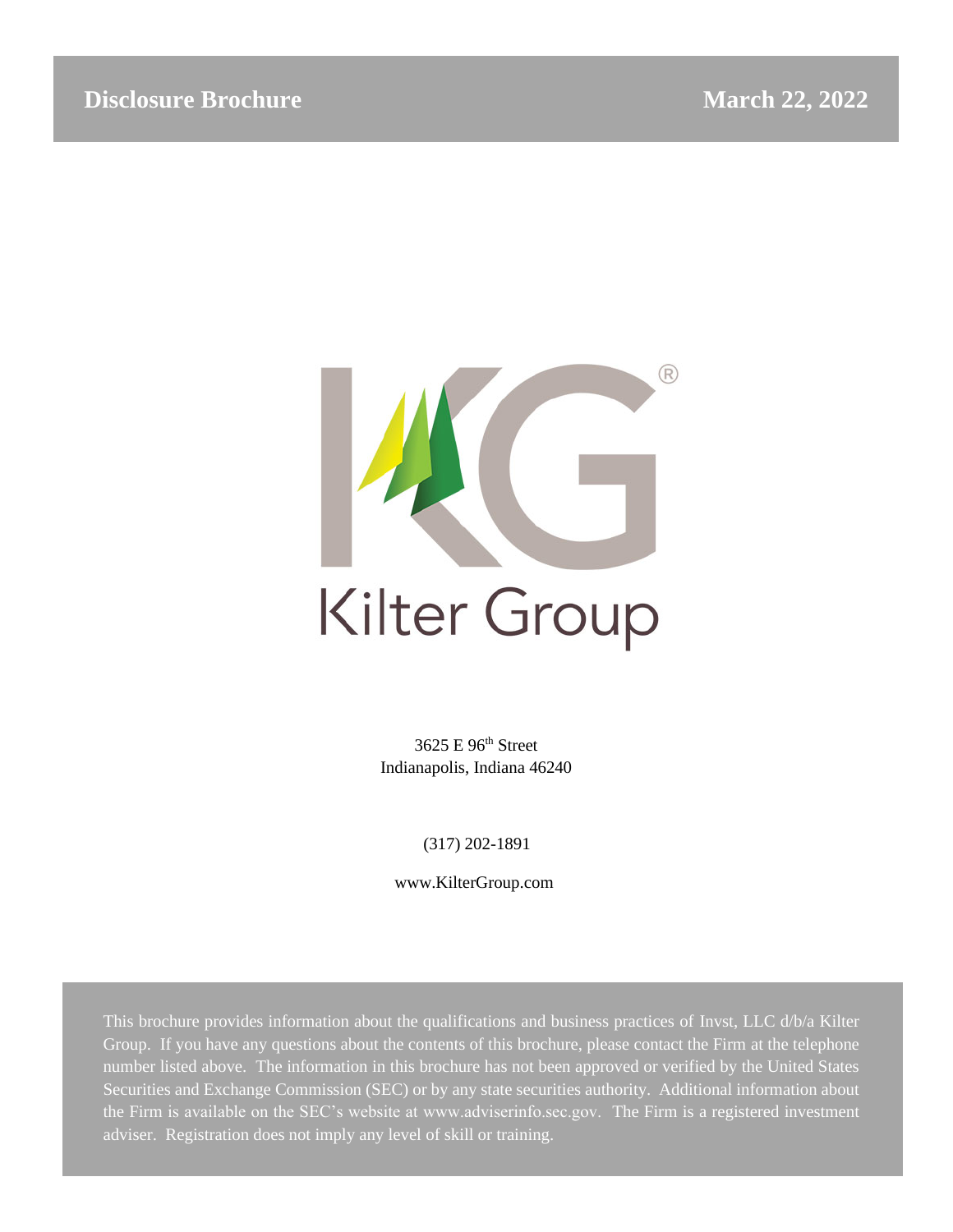## <span id="page-1-0"></span>**Item 2. Material Changes**

In this Item, Kilter Group is required to discuss any material changes that have been made to the brochure since the last annual amendment dated February 16, 2021. The Firm has updated Item 10 and 15 in relation to investment funds that Firm's principal manages. The Firm has no other changes to disclose in relation to this Item.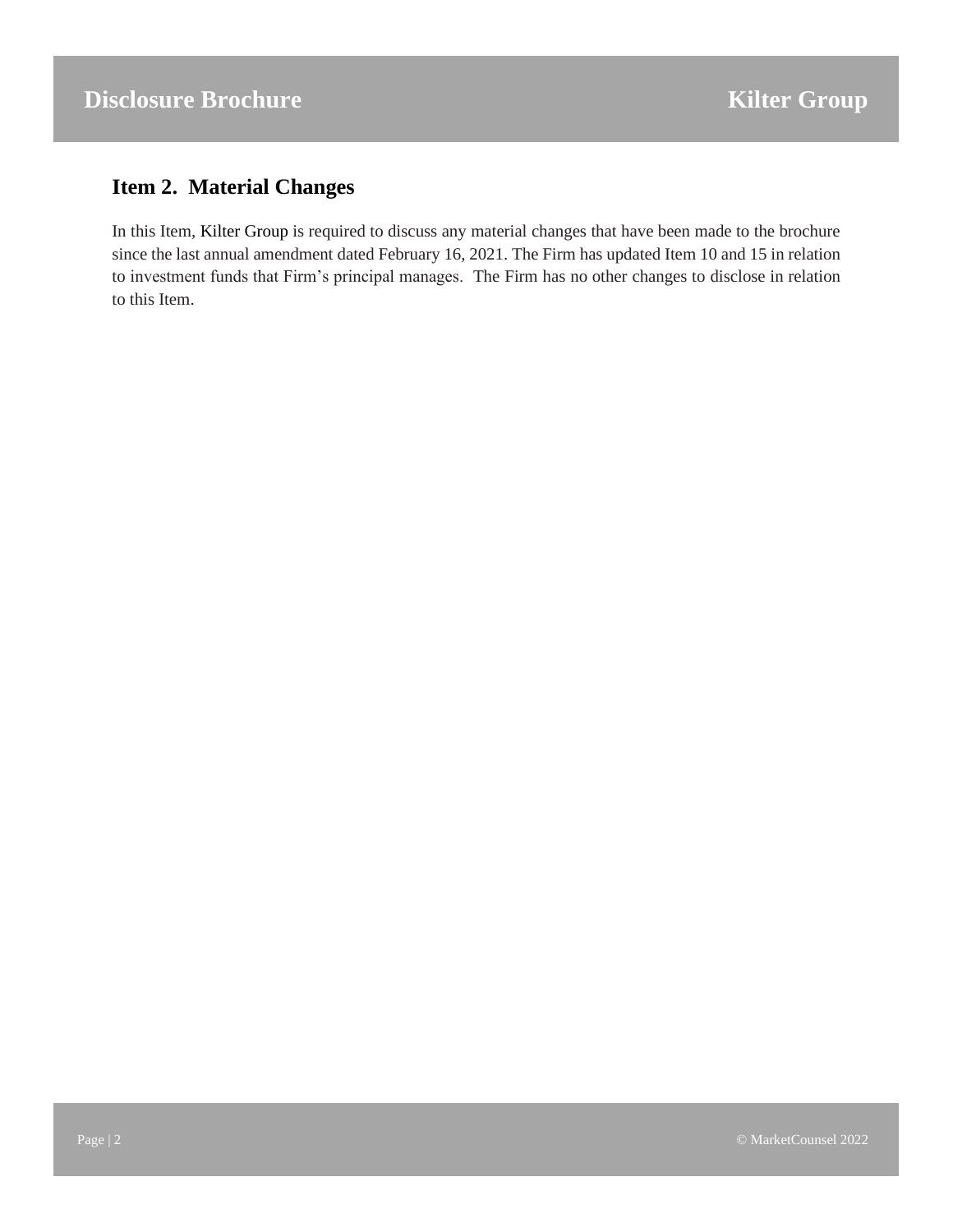# <span id="page-2-0"></span>**Item 3. Table of Contents**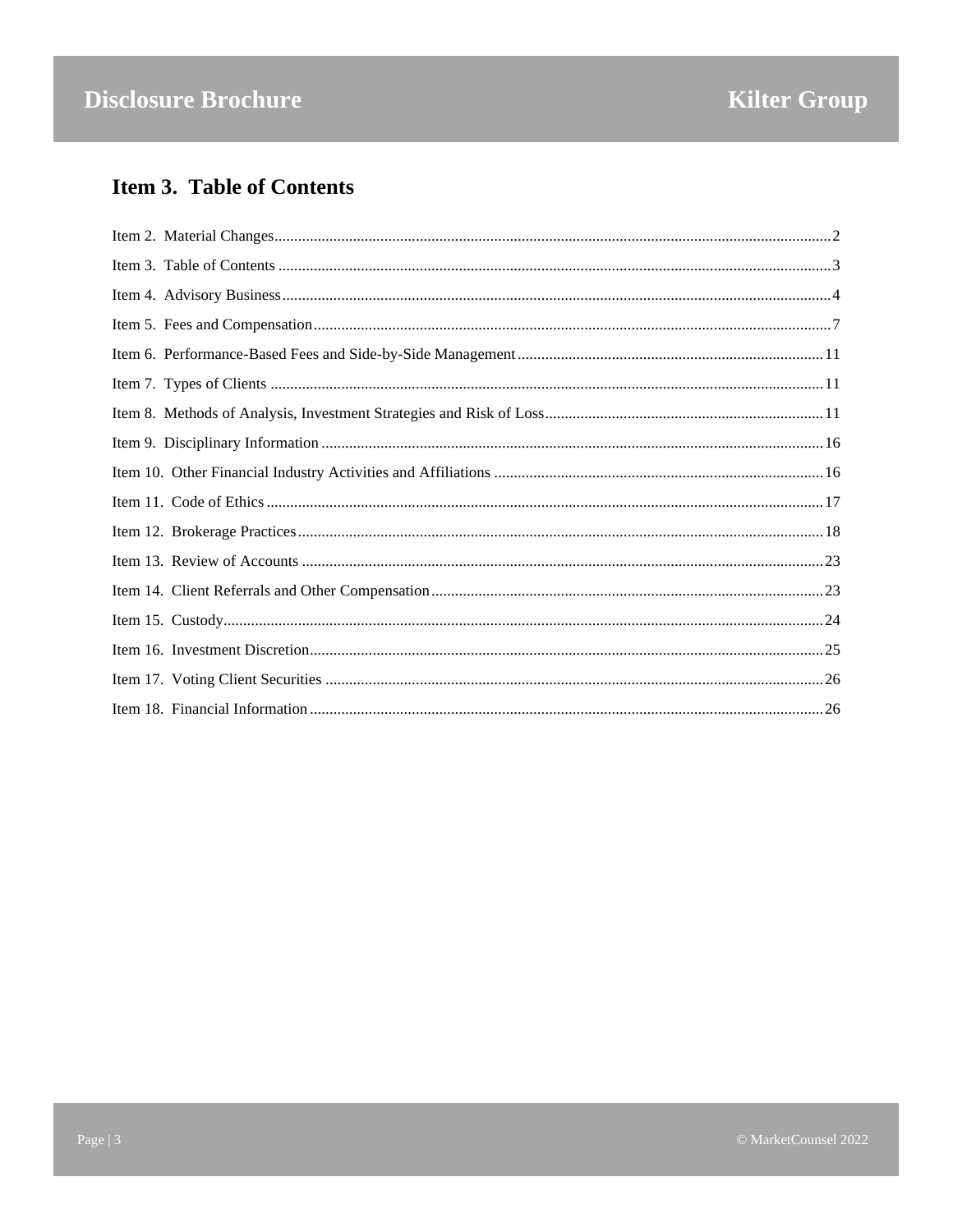## <span id="page-3-0"></span>**Item 4. Advisory Business**

Kilter Group offers a variety of advisory services—which include financial planning, consulting, and investment management services—with a focus on educating, guiding and counseling clients toward reaching their full financial potential. Prior to Kilter Group rendering any of the advisory services described herein, clients are required to enter into one or more written agreements with Kilter Group setting forth the relevant terms and conditions of the advisory relationship (the "Advisory Agreement").

Kilter Group has been registered as an investment adviser since February 2016 and is wholly owned by Scott A. Jarred. As of December 30, 2021, Kilter Group had \$1,017,015,011 of assets under management, of which \$831,397,321 was managed on a discretionary basis and \$185,617,690 was managed on a nondiscretionary basis.

Kilter Group provides advisory services through its investment advisor representatives ("IARs") and Supervised Persons. Certain IARs and Supervised Persons have their own business entities whose trade names and logos which they use in marketing the services they provide through the Firm. Such business entities are generally owned by one or more IARs and/or Supervised Persons, not the Firm. Kilter Group may also maintain "fictitious names" and/or "doing business as" names which IARs and/or Supervised Persons use in marketing the services they provide through the Firm. IARs and Supervised Persons are under the supervision of Kilter Group, and the advisory services of the IAR are provided through Kilter Group.

While this brochure generally describes the business of Kilter Group, certain sections also discuss the activities of its Supervised Persons, which refer to the Firm's officers, partners, directors (or other persons occupying a similar status or performing similar functions), employees or any other person who provides investment advice on Kilter Group's behalf and is subject to the Firm's supervision or control.

#### **Financial Planning and Consulting Services**

Kilter Group offers clients a broad range of financial planning and consulting services, which include any or all of the following functions:

- Cash Flow Forecasting
- Trust and Estate Planning
- Financial Reporting
- Investment Consulting
- Insurance Planning
- Retirement Planning
- Risk Management
- Charitable Giving
- Distribution Planning
- Tax Planning
- Business Consulting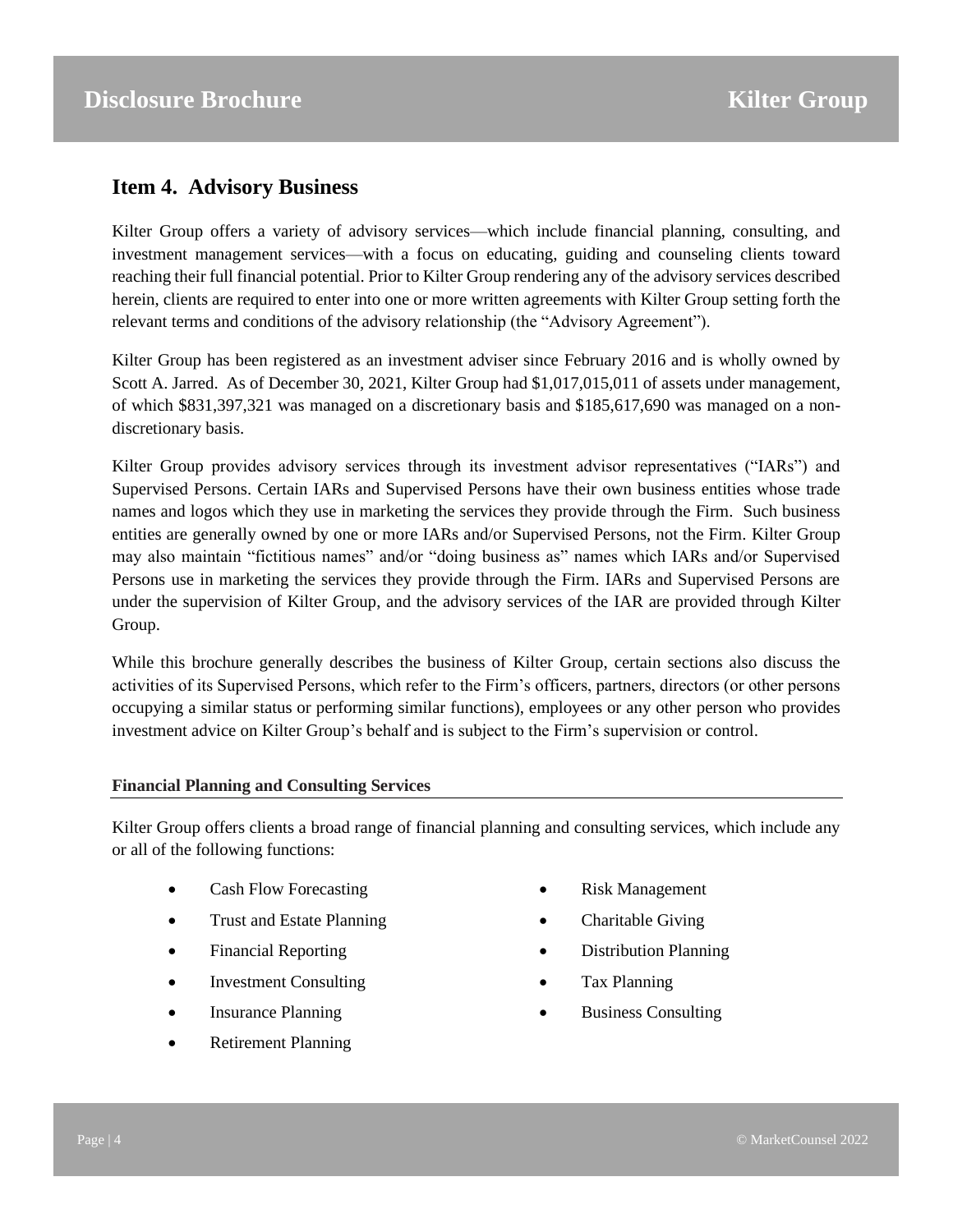While each of these services is available on a stand-alone basis, certain of them can also be rendered in conjunction or in addition to nvestment portfolio management as part of a comprehensive wealth management engagement (described in more detail below). A comprehensive wealth management engagement may include an upfront or recurring financial planning fee, and an advisory fee, and an investment management fee. Any of the fees charged can be presented as a fixed fee and/or a fee based on assets under management as agreed to in the Advisory Agreement.

In performing these services, Kilter Group is not required to verify any information received from the client or from the client's other professionals (e.g., attorneys, accountants, etc.,) and is expressly authorized to rely on such information. Kilter Group recommends certain clients engage the Firm for additional related services, its Supervised Persons in their individual capacities as insurance agents or registered representatives of a broker-dealer and/or other professionals to implement its recommendations. In addition, the Firm entered into an agreement with a third-party provider—Pendella Technologies Inc.—to implement, deliver and maintain a platform that facilitates marketing and sales functions and enables existing and prospective customers and clients to purchase individual insurance products. The Firm receives a portion of the commissions as further described in Item 10 and 14.

Clients are advised that a conflict of interest exists for the Firm to recommend that clients engage Kilter Group or its affiliates to provide (or continue to provide) additional services for compensation, including investment management services. Clients retain absolute discretion over all decisions regarding implementation and are under no obligation to act upon any of the recommendations made by Kilter Group under a financial planning or consulting engagement. Clients are advised that it remains their responsibility to promptly notify the Firm of any change in their financial situation or investment objectives for the purpose of reviewing, evaluating or revising Kilter Group's recommendations and/or services.

#### **Investment Management Services**

Kilter Group manages client investment portfolios on a discretionary basis. In addition, Kilter Group provides clients with wealth management services which includes a broad range of comprehensive financial planning and consulting services as well as discretionary management of investment portfolios. Clients can engage the Firm directly or through an unaffiliated registered investment adviser or other financial advisor ("Delegating Advisor"). Clients engaged through a Delegating Advisors are referred to herein as "Sub-Advisory Clients."

Kilter Group primarily allocates client assets among various exchange-listed securities, mutual fund shares, corporate debt, exchange-traded funds ("ETFs"), US government securities, real estate investment trusts ("REITs"), independent investment managers ("Independent Managers") and certificates of deposit in accordance with their stated investment objectives. Where appropriate, the Firm also provides advice about any type of legacy position or other investment held in client portfolios, however, clients should not assume that these assets are being continuously monitored or otherwise advised on by the Firm unless specifically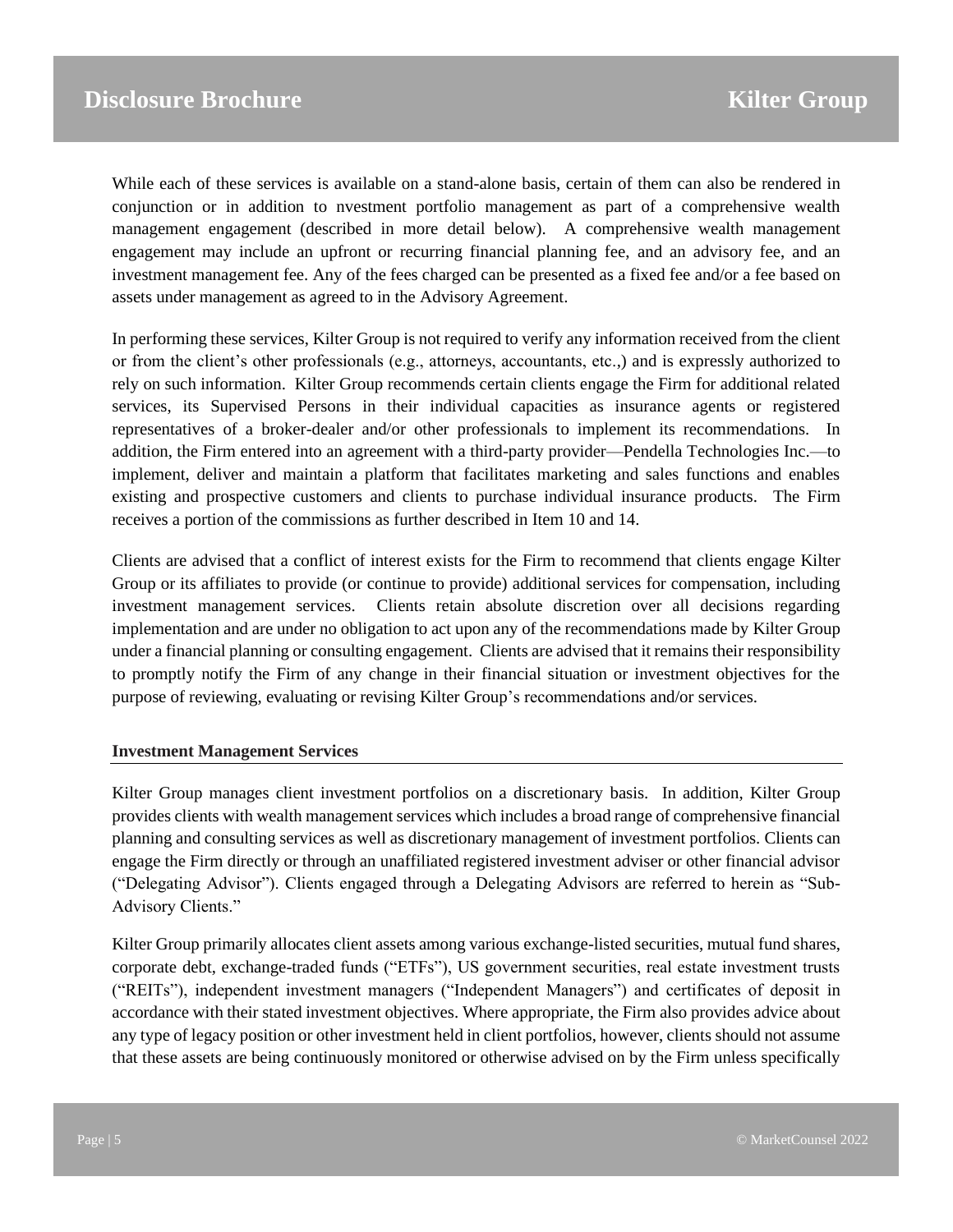agreed upon. Clients can engage Kilter Group to manage and/or advise on certain investment products that are not maintained at their primary custodian, such as variable life insurance and annuity contracts and assets held in employer sponsored retirement plans and qualified tuition plans (i.e., 529 plans). In these situations, Kilter Group directs or recommends the allocation of client assets among the various investment options available with the product. These assets are generally maintained at the underwriting insurance company, or the custodian designated by the product's provider.

Kilter Group tailors its advisory services to meet the needs of its individual clients and seeks to ensure, on a continuous basis, that client portfolios are managed in a manner consistent with those needs and objectives. Kilter Group consults with clients on an initial and ongoing basis to assess their specific risk tolerance, time horizon, liquidity constraints and other related factors relevant to the management of their portfolios. Clients are advised to promptly notify Kilter Group if there are changes in their financial situation or if they wish to place any limitations on the management of their portfolios. Clients can impose reasonable restrictions or mandates on the management of their accounts if Kilter Group determines, in its sole discretion, the conditions would not materially impact the performance of a management strategy or prove overly burdensome to the Firm's management efforts. Notwithstanding the foregoing, where the Firm is engaged by a Delegating Advisor on behalf of a Sub-Advisory Client, Kilter Group provides such management through the Program consistent with each Sub-Advisory Client's individual stated goals, objectives, and risk tolerances, as provided to Kilter Group by the Delegating Advisor.

Kilter Group also provides clients an online portal ("Client Portal") through which clients can login and aggregate and monitor accounts managed by the Firm and their other personal accounts, prepare projections, among other services.

#### **Retirement Plan Consulting Services**

Kilter Group provides various consulting services to qualified employee benefit plans and their fiduciaries. This suite of institutional services is designed to assist plan sponsors in structuring, managing, and optimizing their corporate retirement plans. Each engagement is individually negotiated and customized, and includes any or all the following services:

- Plan Design and Strategy
- Plan Review and Evaluation
- Executive Planning & Benefits
- Investment Selection and Management
- Plan Fee and Cost Analysis
- Plan Committee Consultation
- Fiduciary and Compliance
- Participant Education

As disclosed in the Advisory Agreement, certain of the foregoing services are provided by Kilter Group as a fiduciary under the Employee Retirement Income Security Act of 1974, as amended ("ERISA"). In accordance with ERISA Section 408(b)(2), each plan sponsor is provided with a written description of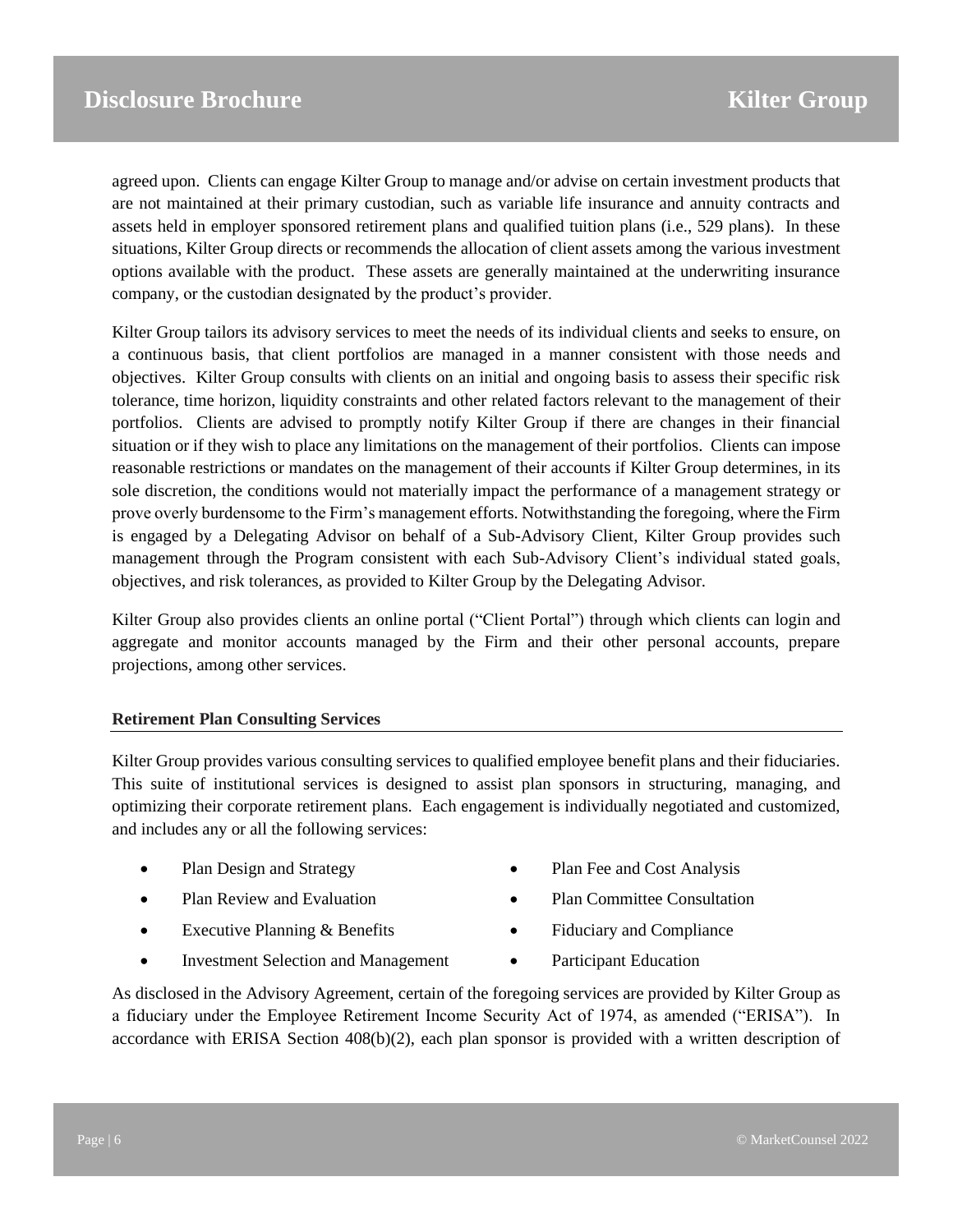Kilter Group's fiduciary status, the specific services to be rendered and all direct and indirect compensation the Firm reasonably expects under the engagement.

#### **Use of Independent Managers**

As mentioned above, Kilter Group selects certain Independent Managers to actively manage a portion of its clients' assets. The specific terms and conditions under which a client engages an Independent Manager may be set forth in a separate written agreement with the designated Independent Manager. In addition to this brochure, clients may also receive the written disclosure documents of the respective Independent Managers engaged to manage their assets.

Kilter Group evaluates a variety of information about Independent Managers, which includes the Independent Managers' public disclosure documents, materials supplied by the Independent Managers themselves and other third-party analyses it believes are reputable. To the extent possible, the Firm seeks to assess the Independent Managers' investment strategies, past performance and risk results in relation to its clients' individual portfolio allocations and risk exposure. Kilter Group also takes into consideration each Independent Manager's management style, returns, reputation, financial strength, reporting, pricing and research capabilities, among other factors.

Kilter Group continues to provide services relative to the discretionary selection of the Independent Managers. On an ongoing basis, the Firm monitors the performance of those accounts being managed by Independent Managers. Kilter Group seeks to ensure the Independent Managers' strategies and target allocations remain aligned with its clients' investment objectives and overall best interests.

## <span id="page-6-0"></span>**Item 5. Fees and Compensation**

Kilter Group offers services on a fee basis, which includes fixed fees, as well as fees based upon assets under management. Additionally, certain of the Firm's Supervised Persons, in their individual capacities, offers securities brokerage services and/or insurance products under a separate commission-based arrangement.

#### **Financial Planning and Consulting Fees**

Kilter Group charges a fixed or annual recurring fee for providing financial planning and consulting services under a stand-alone engagement. These fees are negotiable. Fixed fees range from \$500 to \$200,000. Recurring fees can vary depending on the size and composition of client's financial planning and consulting requirements and the individuals providing the services, and can be charged as assets under management or fixed annual fees. Fees charged based on assets under advisement are prorated and collected monthly,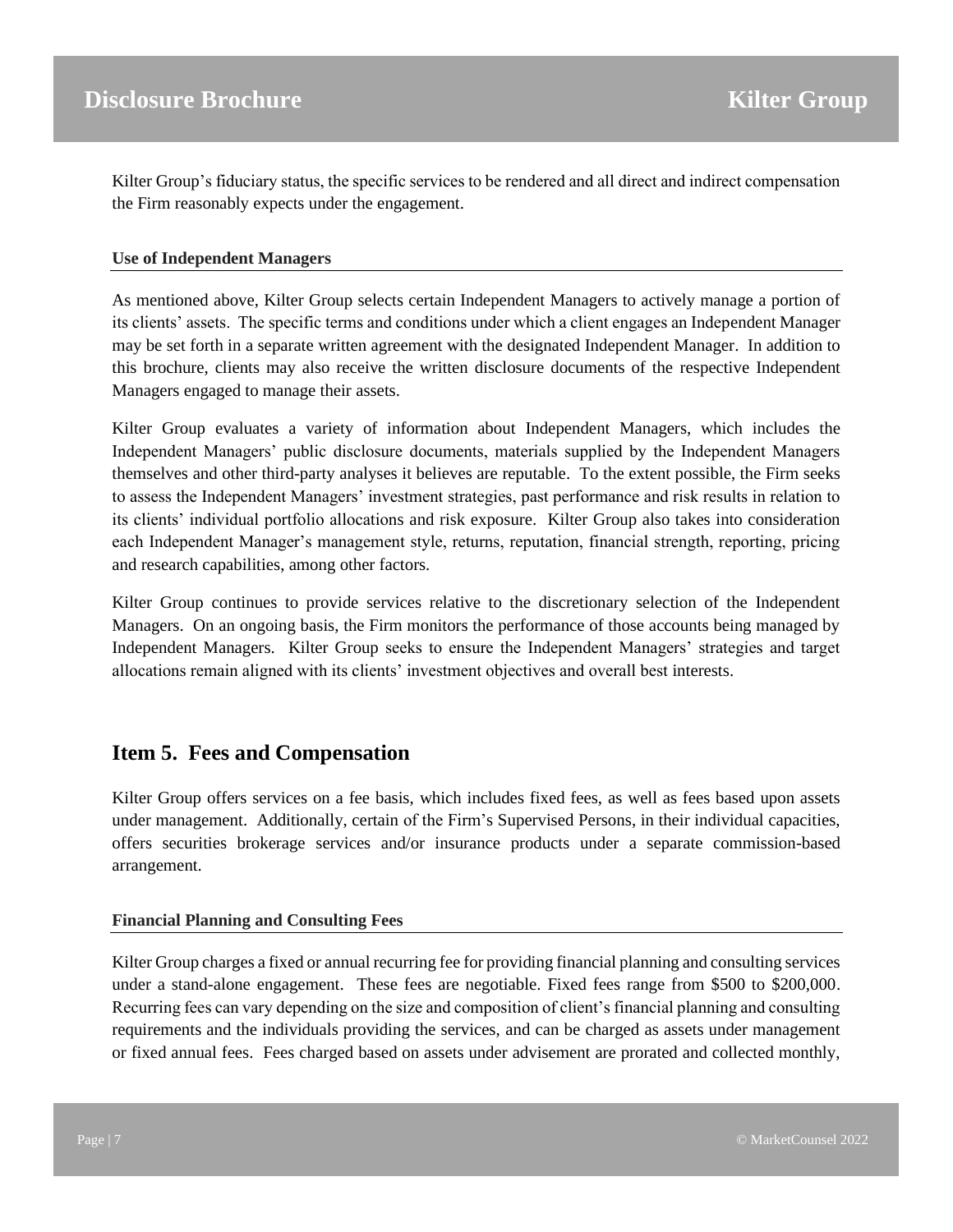in arrears, based upon the market value of the average daily account balance. For the initial period of an engagement, the fee is calculated on a pro rata basis. In the event the advisory agreement is terminated, the fee for the final billing period is prorated through the effective date of the termination and the outstanding or unearned portion of the fee is charged or refunded to the client, as appropriate. This fee varies between 10 and 200 basis points (0.10% – 2.00%).

The terms and conditions of the financial planning and/or consulting engagement are set forth in the Advisory Agreement. For fixed fees, Kilter Group generally requires payment or payment plan upon execution of the Advisory Agreement. The Firm does not, however, take receipt of \$1,200 or more in prepaid fees in excess of six months in advance of services rendered. The annual fee is prorated and monthly, in arrears, based upon the market value of the average daily account balance. For the initial period of an engagement, the fee is calculated on a pro rata basis. In the event the advisory agreement is terminated, the fee for the final billing period is prorated through the effective date of the termination and the outstanding or unearned portion of the fee is charged or refunded to the client, as appropriate.

If the client engages the Firm for additional investment advisory services, Kilter Group may offset all or a portion of its fees for those services based upon the amount paid for the financial planning and/or consulting services.

#### **Investment Management Fees**

Kilter Group offers investment management services for an annual fee based on the amount of assets under the Firm's management. The annual fee varies depending upon the size and composition of a client's portfolio and the type of services rendered. This management fee varies between 10 and 100 basis points  $(0.10\% - 1.00\%).$ 

For Sub-Advisory Clients, this management fee generally varies between 20 and 75 basis points (0.20 % - 0.75%), depending on amount of assets Kilter Group is managing on behalf of the Delegating Advisor. Sub-Advisory Clients incur fees related to both Invst's sub-advisory services and the on-going services provided by the Delegating Advisor. Such fees may be higher than a Sub-Advisory client would otherwise pay in the event the engaged Kilter Group directly.

The annual fee is prorated and monthly, in arrears, based upon the market value of the average daily account balance. For the initial period of an engagement, the fee is calculated on a *pro rata* basis. In the event the advisory agreement is terminated, the fee for the final billing period is prorated through the effective date of the termination and the outstanding or unearned portion of the fee is charged or refunded to the client, as appropriate.

In addition to its annual fee, Kilter Group can charge a fixed monthly fee of \$99 for access to its Client Portal, as described in Item 4. This fee is charged in advance beginning on the date the client enrolls in this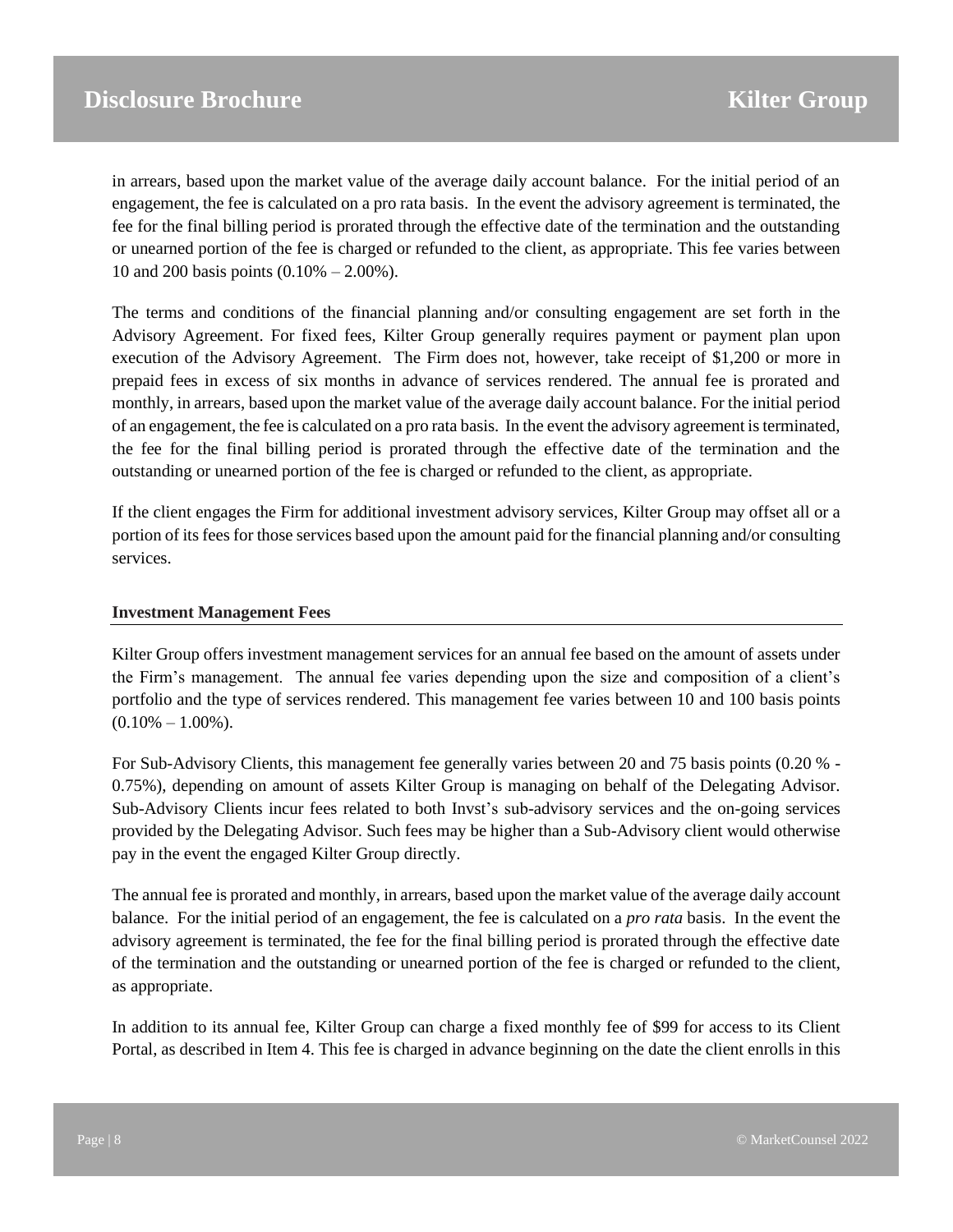service. Clients maintain access to the Client Portal through the end of the calendar month in which they terminate this service. As such, the Firm does not refund its fee for this service.

The Firm includes cash in a clients account in determining the valuation for billing purposes. The Firm may, in its sole discretion, not include cash in determining the fee, especially where a client has a high percentage of cash for reasons other than the Firm's investment management decision.

Clients are advised that a conflict of interest exists for the Firm to recommend that clients engage Kilter Group for additional services for compensation, including rolling over retirement accounts or moving other assets to the Firm's management. Clients retain absolute discretion over all decisions regarding engaging the Firm and are under no obligation to act upon any of the recommendations.

#### **Retirement Plan Consulting Fees**

Kilter Group charges as fixed project-based fee to provide clients with retirement plan consulting services. Each engagement is individually negotiated and tailored to accommodate the needs of the individual plan sponsor, as memorialized in the Agreement. These fees vary, based on the scope of the services to be rendered. In those situations where Kilter Group has agreed to manage a plan's assets, the Firm also charges an annual asset-based fee between 10 and 100 basis points  $(0.10\% - 1.0\%)$ , depending upon the amount of assets to be managed.

#### **Fee Discretion**

Kilter Group may, in its sole discretion, negotiate to charge a lesser fee based upon certain criteria, such as anticipated future earning capacity, anticipated future additional assets, dollar amount of assets to be managed, related accounts, account composition, pre-existing/legacy client relationship, account retention and pro bono activities.

#### **Additional Fees and Expenses**

In addition to the advisory fees paid to Kilter Group, clients also incur certain charges imposed by other third parties, such as broker-dealers, custodians, trust companies, banks, and other financial institutions (collectively "Financial Institutions"). These additional charges include securities brokerage commissions, transaction fees, custodial fees, fees attributable to alternative assets, reporting charges, fees charged by the Independent Managers, charges imposed directly by a mutual fund or ETF in a client's account, as disclosed in the fund's prospectus (*e.g.*, fund management fees and other fund expenses), deferred sales charges, oddlot differentials, transfer taxes, wire transfer and electronic fund fees, and other fees and taxes on brokerage accounts and securities transactions. The Firm's brokerage practices are described at length in Item 12, below.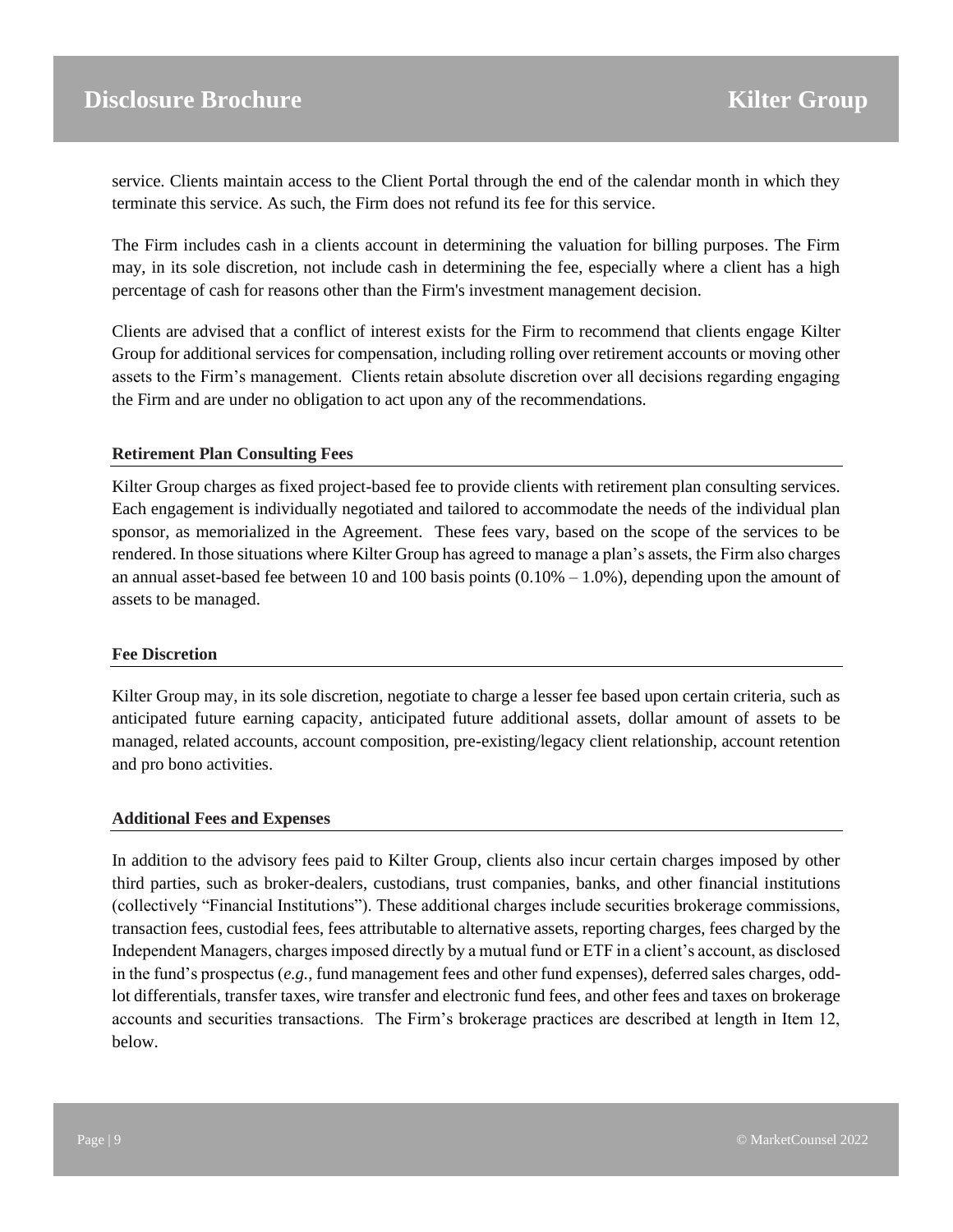#### **Direct Fee Debit**

Clients provide Kilter Group and/or certain Independent Managers with the authority to directly debit their accounts for payment of the investment advisory fees. The Financial Institutions that act as the qualified custodian for client accounts, from which the Firm retains the authority to directly deduct fees, have agreed to send statements to clients not less than quarterly detailing all account transactions, including any amounts paid to Kilter Group. Alternatively, clients may elect to have Kilter Group send a separate invoice for direct payment.

#### **Account Additions and Withdrawals**

Clients can make additions to and withdrawals from their account at any time, subject to Kilter Group's right to terminate an account. Additions can be in cash or securities provided that the Firm reserves the right to liquidate any transferred securities or declines to accept securities into a client's account. Clients can withdraw account assets on notice to Kilter Group, subject to the usual and customary securities settlement procedures. However, the Firm designs its portfolios as long-term investments, and the withdrawal of assets may impair the achievement of a client's investment objectives. Kilter Group may consult with its clients about the options and implications of transferring securities. Clients are advised that when transferred securities are liquidated, they may be subject to transaction fees, short-term redemption fees, fees assessed at the mutual fund level (e.g., contingent deferred sales charges) and/or tax ramifications.

#### **Commissions and Sales Charges for Recommendations of Securities**

Clients can engage certain persons associated with Kilter Group (but not the Firm directly) to render securities brokerage services under a separate commission-based arrangement. Clients are under no obligation to engage such persons and may choose brokers or agents not affiliated with Kilter Group.

Under this arrangement, the Firm's Supervised Persons, in their individual capacities as registered representatives of Purshe Kaplan Sterling Investments, Inc. ("PKS") may provide securities brokerage services and implement securities transactions under a separate commission-based arrangement. Supervised Persons are entitled to a portion of the brokerage commissions paid to PKS, as well as a share of any ongoing distribution or service (trail) fees from the sale of mutual funds. Kilter Group may also recommend no-load or load-waived funds, where no sales charges are assessed. Prior to effecting any transactions, clients are required to enter into a separate account agreement with PKS.

A conflict of interest exists to the extent that a Supervised Person of Kilter Group recommends the purchase or sale of securities through a brokerage relationship where that Supervised Persons receives commissions or other additional compensation because of that recommendation (the "Brokerage Relationship"). Because the Supervised Persons receive compensation in connection with the sale of securities in the Brokerage Relationship, a conflict of interest exists as such Supervised Persons, have an incentive to recommend more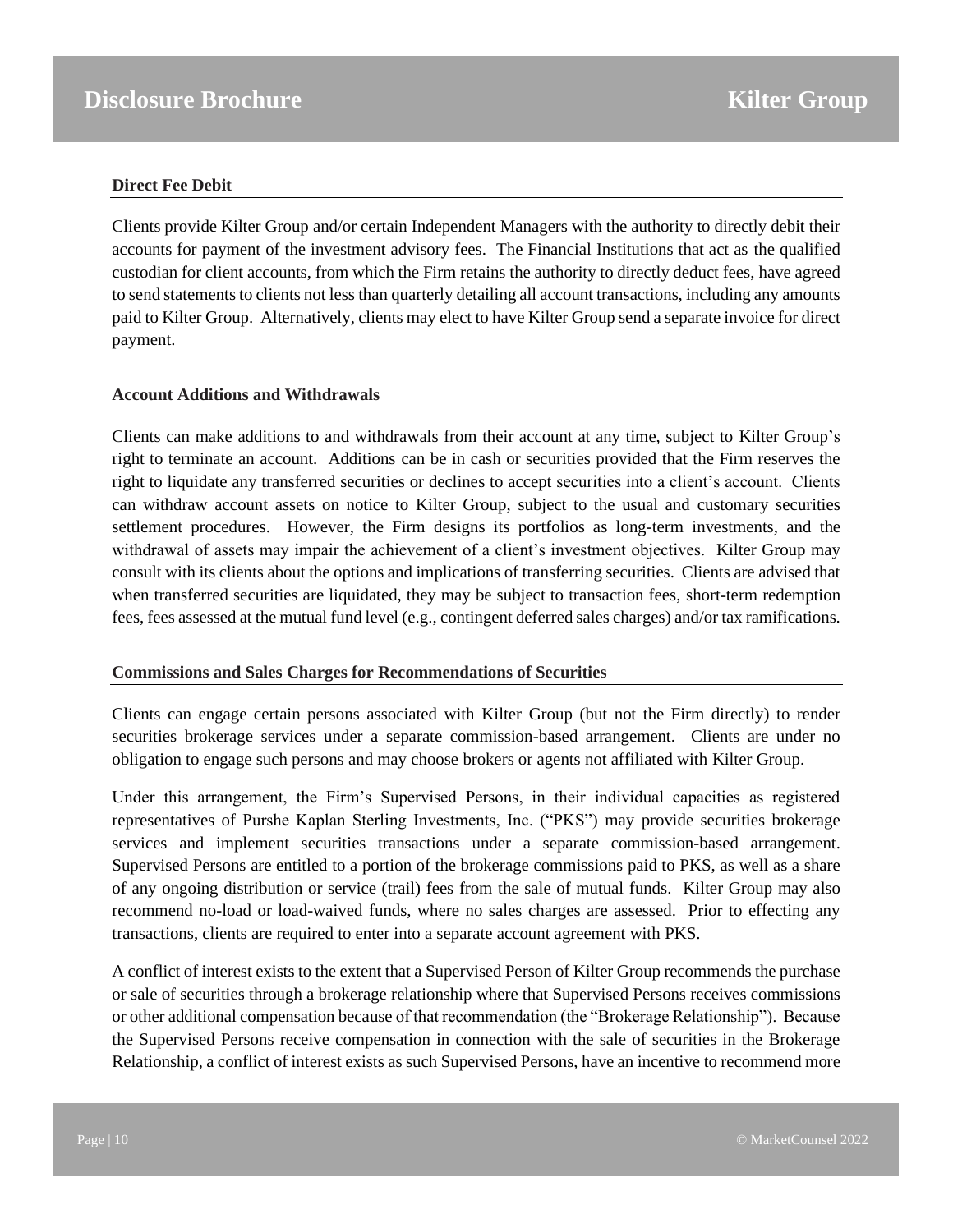expensive securities or services to clients where such Supervised Persons earn more compensation with respect to the sale of such securities through the Brokerage Relationship rather than through an advisory relationship with the Firm. The Firm has procedures in place to ensure that any recommendations made by such Supervised Persons to engage in the Brokerage Relationship are in the best interest of that client. Clients should understand that the investments made in the Brokerage Relationship are not receiving advisory services from the Firm. Therefore, the Firm does not have a fiduciary duty over the Brokerage Relationship recommendations.

## <span id="page-10-0"></span>**Item 6. Performance-Based Fees and Side-by-Side Management**

Kilter Group does not provide any services for a performance-based fee (i.e., a fee based on a share of capital gains or capital appreciation of a client's assets).

### <span id="page-10-1"></span>**Item 7. Types of Clients**

Kilter Group offers services to individuals, businesses, business owners, high-net worth individuals, pension and profit-sharing plans, and charitable organizations.

#### **Minimum Account Requirements**

Kilter Group does not impose a stated minimum fee or minimum portfolio value for starting and maintaining an investment management relationship. Certain Independent Managers may, however, impose more restrictive account requirements and billing practices from the Firm. In these instances, Kilter Group may alter its corresponding account requirements and/or billing practices to accommodate those of the Independent Managers.

## <span id="page-10-2"></span>**Item 8. Methods of Analysis, Investment Strategies and Risk of Loss**

#### **Methods of Analysis**

Kilter Group utilizes a combination of fundamental, technical (including charting), and cyclical methods of analysis.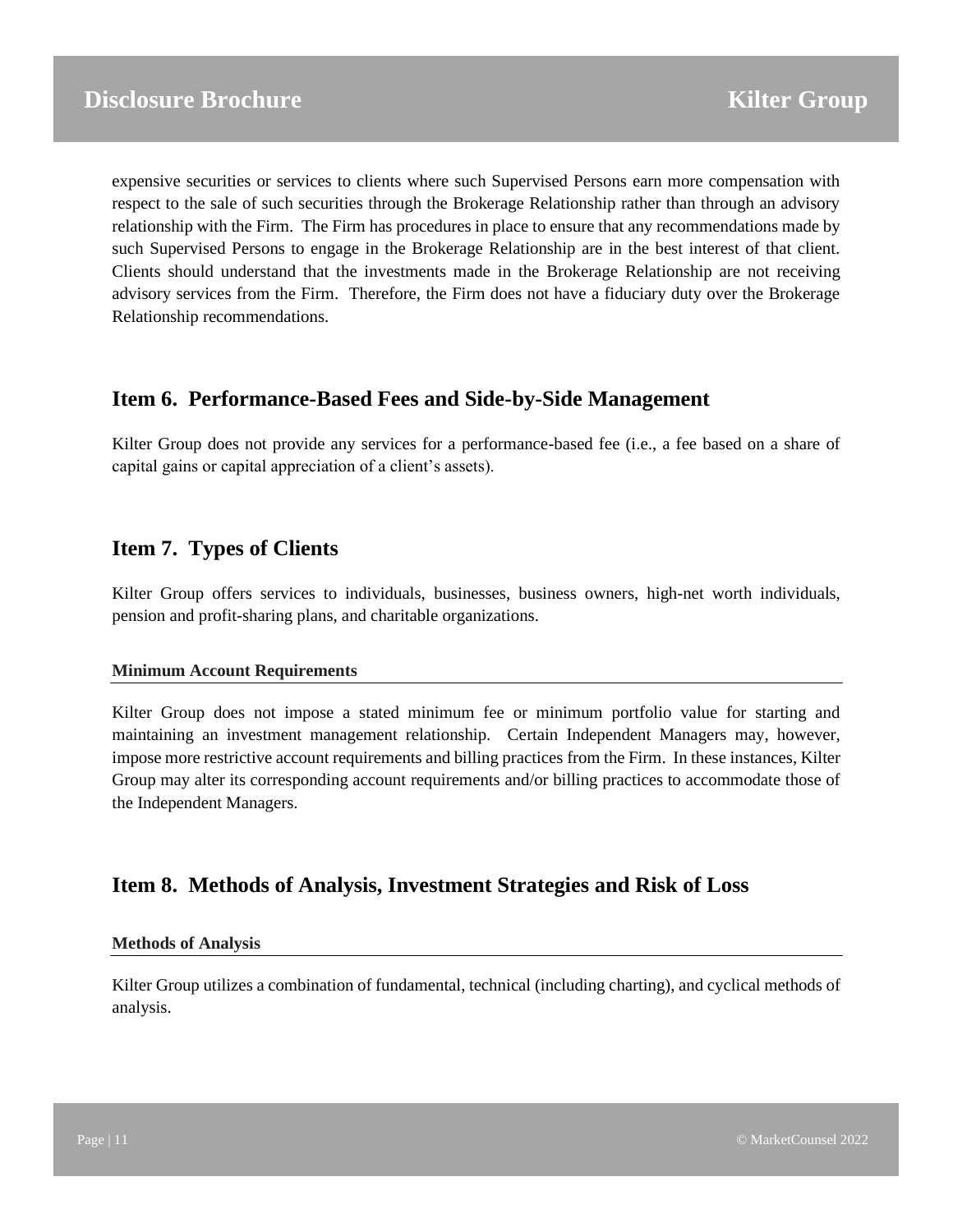Fundamental analysis involves an evaluation of the fundamental financial condition and competitive position of a particular fund or issuer. For Kilter Group, this process typically involves an analysis of an issuer's management team, investment strategies, style drift, past performance, reputation, and financial strength in relation to the asset class concentrations and risk exposures of the Firm's model asset allocations. A substantial risk in relying upon fundamental analysis is that while the overall health and position of a company may be good, evolving market conditions may negatively impact the security.

Technical analysis (including charting analysis) involves the examination of past market data rather than specific issuer information in determining the recommendations made to clients. Technical analysis may involve the use of mathematical based indicators and charts, such as moving averages and price correlations, to identify market patterns and trends which may be based on investor sentiment rather than the fundamentals of the company. A substantial risk in relying upon technical analysis is that spotting historical trends may not help to predict such trends in the future. Even if the trend will eventually reoccur, there is no guarantee that Kilter Group will be able to accurately predict such a reoccurrence.

Cyclical analysis is similar to technical analysis in that it involves the assessment of market conditions at a macro (entire market or economy) or micro (company specific) level, rather than focusing on the overall fundamental analysis of the health of the company that Kilter Group is recommending. The risks with cyclical analysis are similar to those of technical analysis.

Kilter Group may utilize the following investment strategies when implementing investment advice given to clients:

- Long Term Purchases (securities held at least a year);
- Short Term Purchases (securities sold within a year); and
- Trading (securities sold within thirty (30) days).

#### **Investment Strategies**

Kilter Group recommends asset allocations based on a particular client's economic situation, liquidity needs, risk tolerance, proposed investment period, need for diversification, reliance upon current income, and present and anticipated tax situation. Kilter Group also considers historical yields, potential appreciation, and marketability before making investment recommendations. Kilter Group recommends and manages many types of asset allocations, including exchange-listed securities, mutual fund shares, corporate debt, ETFs, US government securities, REITs, Independent Managers and certificates of deposit on a discretionary basis in accordance with the client's designated investment objectives.

Kilter Group may allocate investment advisory assets of its client accounts, on a discretionary basis, among one or more asset allocation programs. The asset allocation programs comply with the requirements of Rule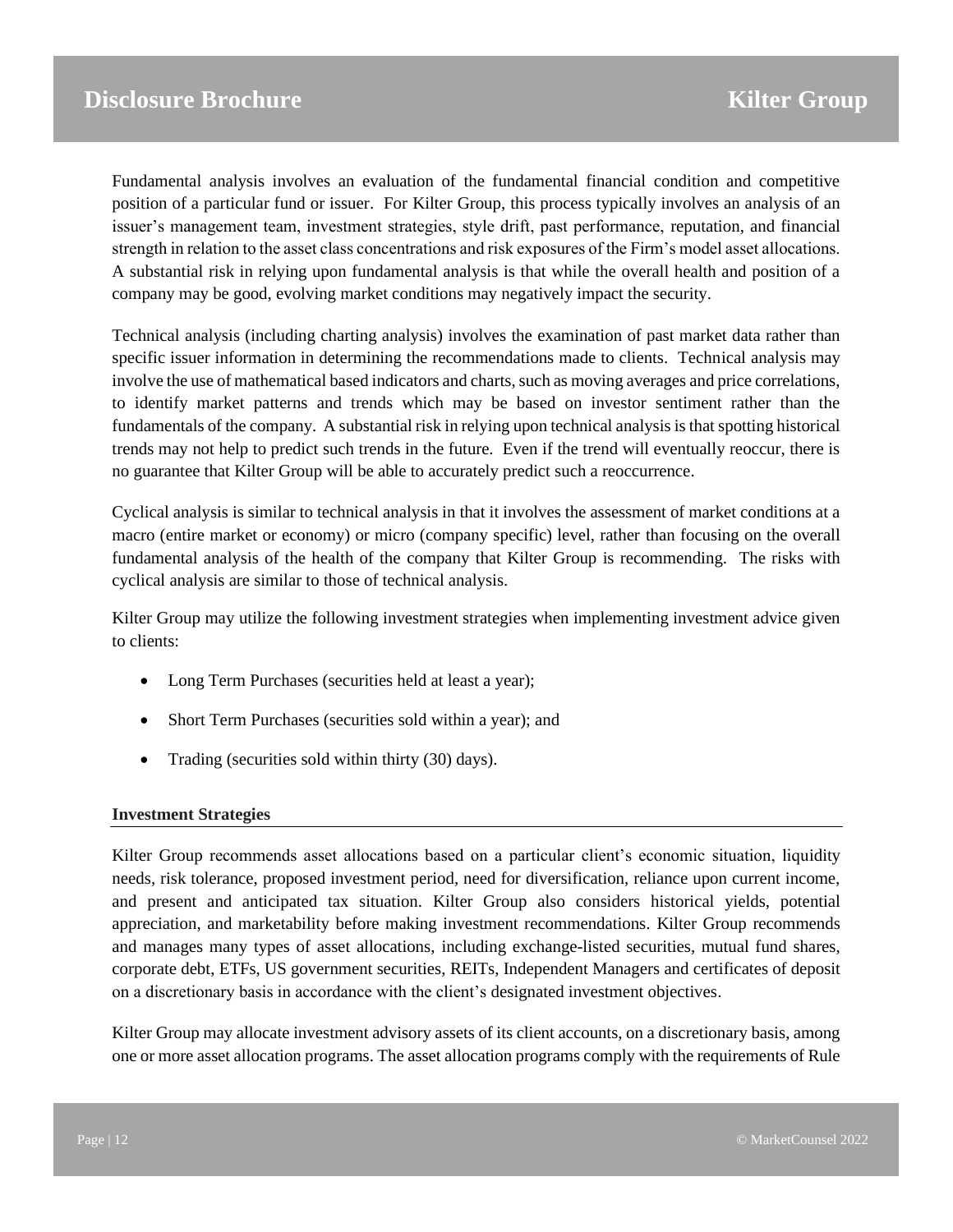3a-4 of the Investment Company Act of 1940. Rule 3a-4 provides similarly managed investment programs, with a non-exclusive safe harbor from the definition of an investment company.

Kilter Group's generally manages client assets in accordance with the following:

- 1. *Initial Interview* at the opening of the account, Kilter Group, through its designated representatives, shall obtain from the client information sufficient to determine the client's financial situation and investment objectives.
- 2. *Individual Treatment* the client's account is managed on the basis of the client's financial situation and investment objectives.
- 3. *Quarterly Notice*  at least quarterly Kilter Group shall notify the client to advise Kilter Group whether the client's financial situation or investment objectives have changed, or if the client wants to impose and/or modify any reasonable restrictions on the management of their account;
- 4. *Annual Contact*  at least annually, Kilter Group shall contact the client to determine whether the client's financial situation or investment objectives have changed, or if the client wants to impose and/or modify any reasonable restrictions on the management of their account.
- 5. *Consultation Available*  Kilter Group shall be reasonably available to consult with the client relative to the status of the client's account.
- 6. *Quarterly Statement*  the client shall be provided with a quarterly report for the account for the preceding period.
- 7. *Ability to Impose Restrictions*  the client shall have the ability to impose reasonable restrictions on the management of the account, including the ability to instruct Kilter Group not to purchase certain mutual funds.
- 8. *No Pooling*  the client's beneficial interest in a security does not represent an undivided interest in all the securities held by the custodian, but rather represents a direct and beneficial interest in the securities which comprise the client's account.
- 9. *Separate Account*  a separate account is maintained for the client with the Custodian; and
- 10. *Ownership* each client retains indicia of ownership of the account (e. g. right to withdraw securities or cash, exercise, or delegate proxy voting, and receive transaction confirmations).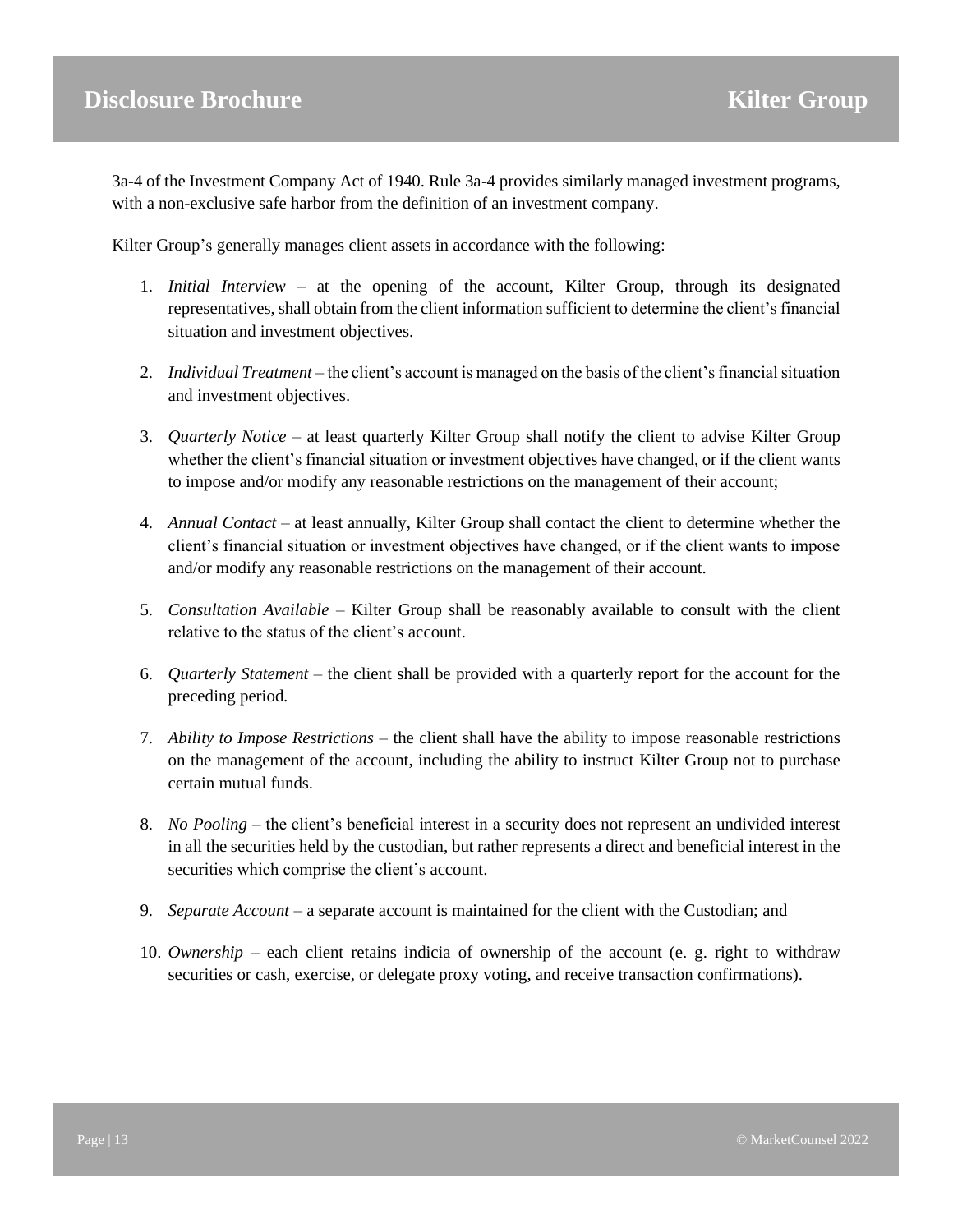#### **Risk of Loss**

#### *Market Risks*

Investing involves risk, including the potential loss of principal, and all investors should be guided accordingly. The profitability of a significant portion of Kilter Group's recommendations and/or investment decisions may depend to a great extent upon correctly assessing the future course of price movements of stocks, bonds, and other asset classes. There can be no assurance that Kilter Group will be able to predict those price movements accurately or capitalize on any such assumptions.

#### *Mutual Funds and ETFs*

An investment in a mutual fund or ETF involves risk, including the loss of principal. Mutual fund and ETF shareholders are necessarily subject to the risks stemming from the individual issuers of the fund's underlying portfolio securities. Such shareholders are also liable for taxes on any fund-level capital gains, as mutual funds and ETFs are required by law to distribute capital gains in the event, they sell securities for a profit that cannot be offset by a corresponding loss.

Shares of mutual funds are generally distributed and redeemed on an ongoing basis by the fund itself or a broker acting on its behalf. The trading price at which a share is transacted is equal to a fund's stated daily per share net asset value ("NAV"), plus any shareholders fees (*e.g*., sales loads, purchase fees, redemption fees). The per share NAV of a mutual fund is calculated at the end of each business day, although the actual NAV fluctuates with intraday changes to the market value of the fund's holdings. The trading prices of a mutual fund's shares may differ significantly from the NAV during periods of market volatility, which may, among other factors, lead to the mutual fund's shares trading at a premium or discount to actual NAV.

Shares of ETFs are listed on securities exchanges and transacted at negotiated prices in the secondary market. Generally, ETF shares trade at or near their most recent NAV, which is generally calculated at least once daily for indexed based ETFs and potentially more frequently for actively managed ETFs. However, certain inefficiencies may cause the shares to trade at a premium or discount to their pro rata NAV. There is also no guarantee that an active secondary market for such shares will develop or continue to exist. Generally, an ETF only redeems shares when aggregated as creation units (usually 20,000 shares or more). Therefore, if a liquid secondary market ceases to exist for shares of a particular ETF, a shareholder may have no way to dispose of such shares.

#### *Use of Independent Managers*

As stated above, Kilter Group selects certain Independent Managers to manage a portion of its clients' assets. In these situations, Kilter Group continues to conduct ongoing due diligence of such managers, but such recommendations rely to a great extent on the Independent Managers' ability to successfully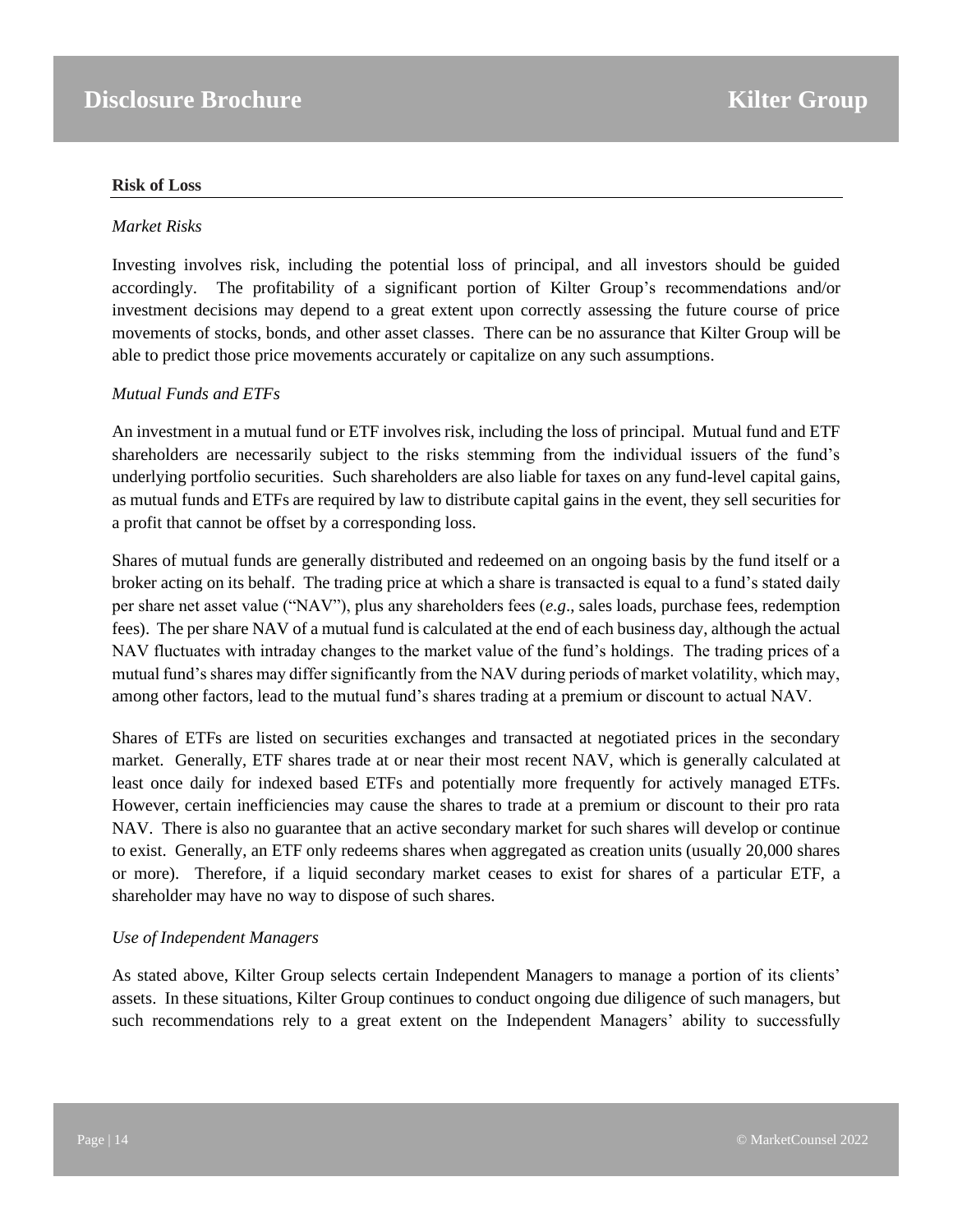implement their investment strategies. In addition, Kilter Group does not have the ability to supervise the Independent Managers on a day-to-day basis.

#### *Options*

Options allow investors to buy or sell a security at a contracted "strike" price at or within a specific period of time. Clients may pay or collect a premium for buying or selling an option. Investors transact in options to either hedge (i.e., limit) losses in an attempt to reduce risk or to speculate on the performance of the underlying securities. Options transactions contain a number of inherent risks, including the partial or total loss of principal in the event that the value of the underlying security or index does not increase/decrease to the level of the respective strike price. Holders of options contracts are also subject to default by the option writer which may be unwilling or unable to perform its contractual obligations.

#### *Real Estate Investment Trusts (REITs)*

Kilter Group recommends an investment in, or allocate assets among, various real estate investment trusts ("REITs"), the shares of which exist in the form of either publicly traded or privately placed securities. REITs are collective investment vehicles with portfolios comprised primarily of real estate and mortgage related holdings. Many REITs hold heavy concentrations of investments tied to commercial and/or residential developments, which inherently subject REIT investors to the risks associated with a downturn in the real estate market. Investments linked to certain regions that experience greater volatility in the local real estate market may give rise to large fluctuations in the value of the vehicle's shares. Mortgage related holdings may give rise to additional concerns pertaining to interest rates, inflation, liquidity and counterparty risk.

#### *Management through Similarly Managed "Model" Accounts*

Kilter Group manages certain accounts through the use of similarly managed "model" portfolios, whereby the Firm allocates all or a portion of its clients' assets among various mutual funds and/or securities on a discretionary basis using one or more of its proprietary investment strategies. In managing assets through the use of models, the Firm remains in compliance with the safe harbor provisions of Rule 3a-4 of the Investment Company Act of 1940.

The strategy used to manage a model portfolio may involve an above average portfolio turnover that could negatively impact clients' net after tax gains. While the Firm seeks to ensure that clients' assets are managed in a manner consistent with their individual financial situations and investment objectives, securities transactions effected pursuant to a model investment strategy are usually done without regard to a client's individual tax ramifications. Clients should contact the Firm if they experience a change in their financial situation or if they want to impose reasonable restrictions on the management of their accounts.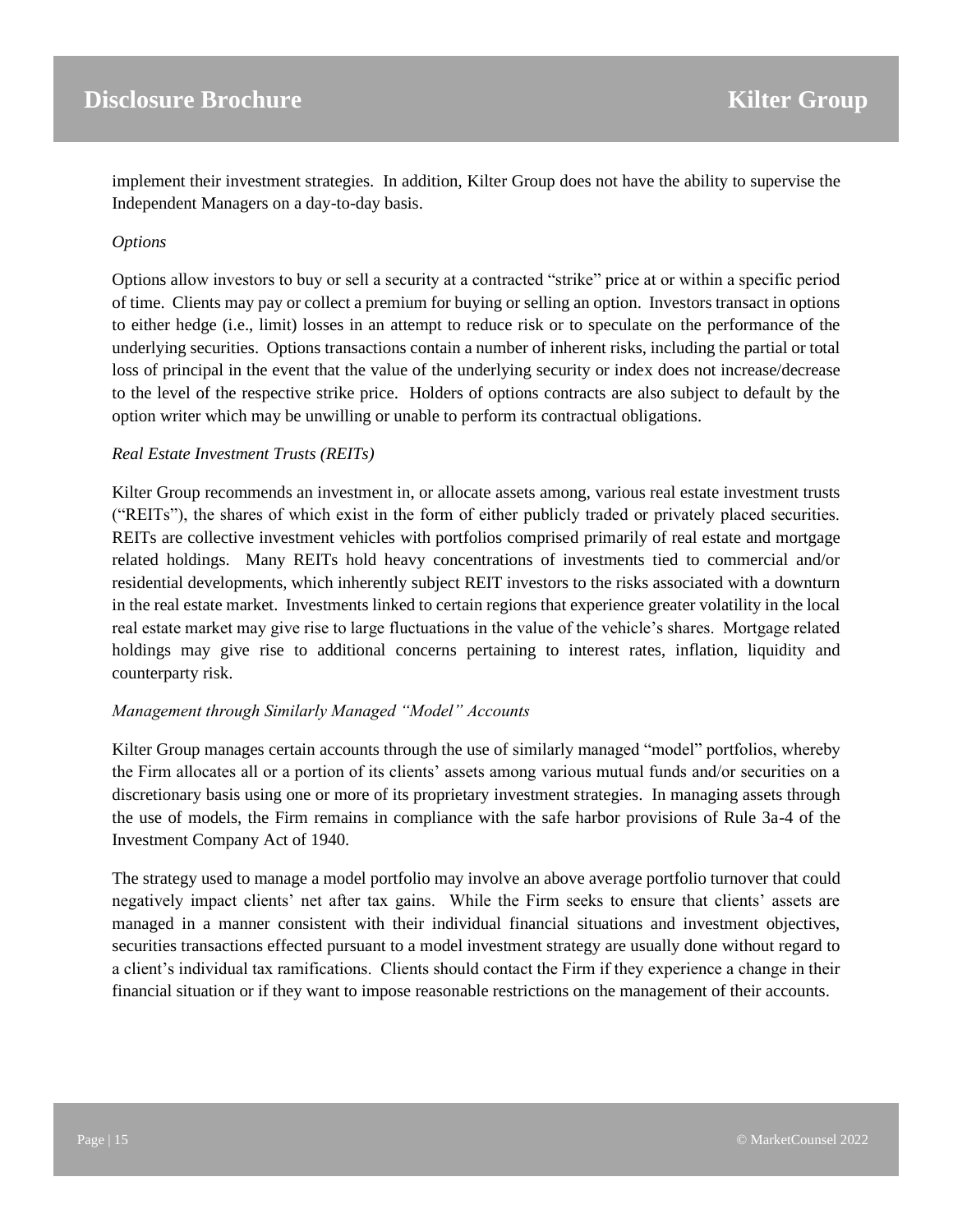## <span id="page-15-0"></span>**Item 9. Disciplinary Information**

Kilter Group has not been involved in any legal or disciplinary events that are material to a client's evaluation of its advisory business or the integrity of its management.

## <span id="page-15-1"></span>**Item 10. Other Financial Industry Activities and Affiliations**

This item requires investment advisers to disclose certain financial industry activities and affiliations.

#### **Registered Representatives of a Broker-Dealer**

Certain of the Firm's Supervised Persons are registered representatives of PKS and provide clients with securities brokerage services under separate commission-based arrangements. These arrangements are described at length in Item 5.

#### **Insurance Services**

A number of the Firm's Supervised Persons are licensed insurance agents and offer certain insurance products on a fully disclosed commissionable basis. A conflict of interest exists to the extent that Kilter Group recommends the purchase of insurance products where its Supervised Persons are entitled to insurance commissions or other additional compensation. The Firm has procedures in place whereby it seeks to ensure that all recommendations are made in its clients' best interest regardless of any such affiliations.

The Firm has entered into an agreement with a third-party provider—Pendella Technologies Inc. ("Pendella")—to implement, deliver and maintain a platform that facilitates marketing and sales functions and enables existing and prospective customers and clients to purchase individual insurance products. Pendella's agents and staff will represent Kilter Group in the sale of insurance products. In exchange, Pendella provide the Firm with a portion of the revenue generated by Pendella's activities.

#### **Managing Member of Investment Funds**

The Firm's principal serves as the managing member of several limited liability companies that seek investments in direct real estate and other businesses ("Real Estate & Business LLCs"). From time to time the Firm may recommend to certain of its client's investments in these Real Estate & Business LLCs. Investment in the Real Estate LLCs involves a significant degree of risk. All relevant information, terms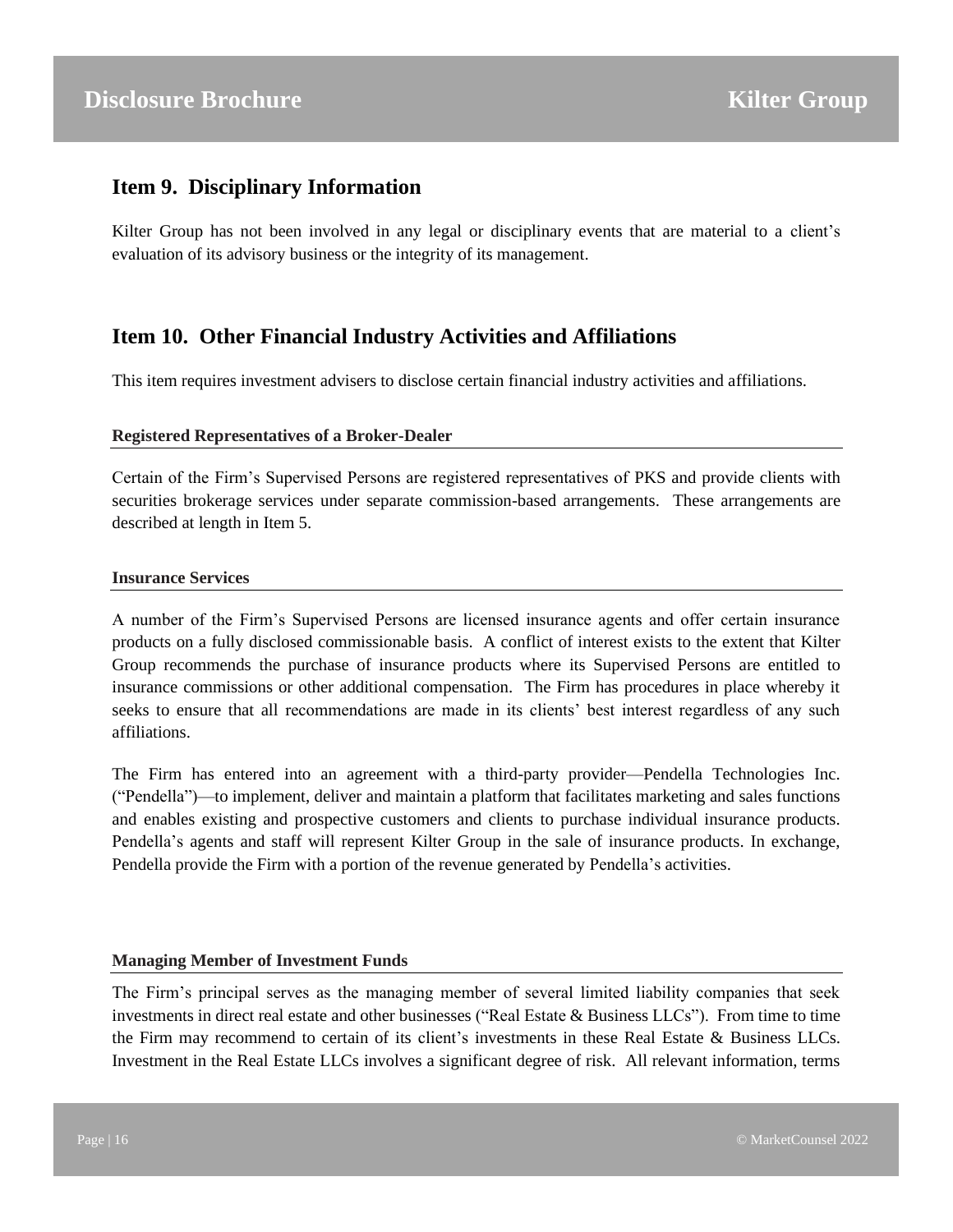and conditions relative to the Real Estate & Business LLCs, including the compensation received by its principal as managing member, suitability, risk factors, and potential conflicts of interest, are set forth in a Confidential Private Offering Memorandum (the "Memorandum"), Limited Partnership Agreement (the "Agreement"), and/or Subscription Agreement (together, the "Offering Documents"), which each investor is required to receive and/or execute prior to being accepted as an investor in the Real Estate & Business LLCs.

The Firm has a conflict of interest where it acts as investment adviser to a client and recommends an investment in the Real Estate & Business LLCs. The conflict exists because the Firm is recommending an investment that could be invested elsewhere which would remove assets from the Firm's (or it's affiliate's) management. The Firm does not take a management fee on the investments in the Real Estate. The Firm has procedures in place whereby it will ensure that all recommendations are made in its clients' best interest.

## <span id="page-16-0"></span>**Item 11. Code of Ethics**

Kilter Group has adopted a code of ethics in compliance with applicable securities laws ("Code of Ethics") that sets forth the standards of conduct expected of its Supervised Persons. Kilter Group's Code of Ethics contains written policies reasonably designed to prevent certain unlawful practices such as the use of material non-public information by the Firm or any of its Supervised Persons and the trading by the same of securities ahead of clients in order to take advantage of pending orders.

The Code of Ethics also requires certain of Kilter Group's personnel to report their personal securities holdings and transactions and obtain pre-approval of certain investments (*e.g*., initial public offerings, limited offerings). However, the Firm's Supervised Persons are permitted to buy or sell securities that it also recommends to clients if done in a fair and equitable manner that is consistent with the Firm's policies and procedures. This Code of Ethics has been established recognizing that some securities trade in sufficiently broad markets to permit transactions by certain personnel to be completed without any appreciable impact on the markets of such securities. Therefore, under limited circumstances, exceptions may be made to the policies stated below.

When the Firm is engaging in or considering a transaction in any security on behalf of a client, no Supervised Person with access to this information may knowingly effect for themselves or for their immediate family (i.e., spouse, minor children and adults living in the same household) a transaction in that security unless:

- the transaction has been completed;
- the transaction for the Supervised Person is completed as part of a batch trade with clients; or
- a decision has been made not to engage in the transaction for the client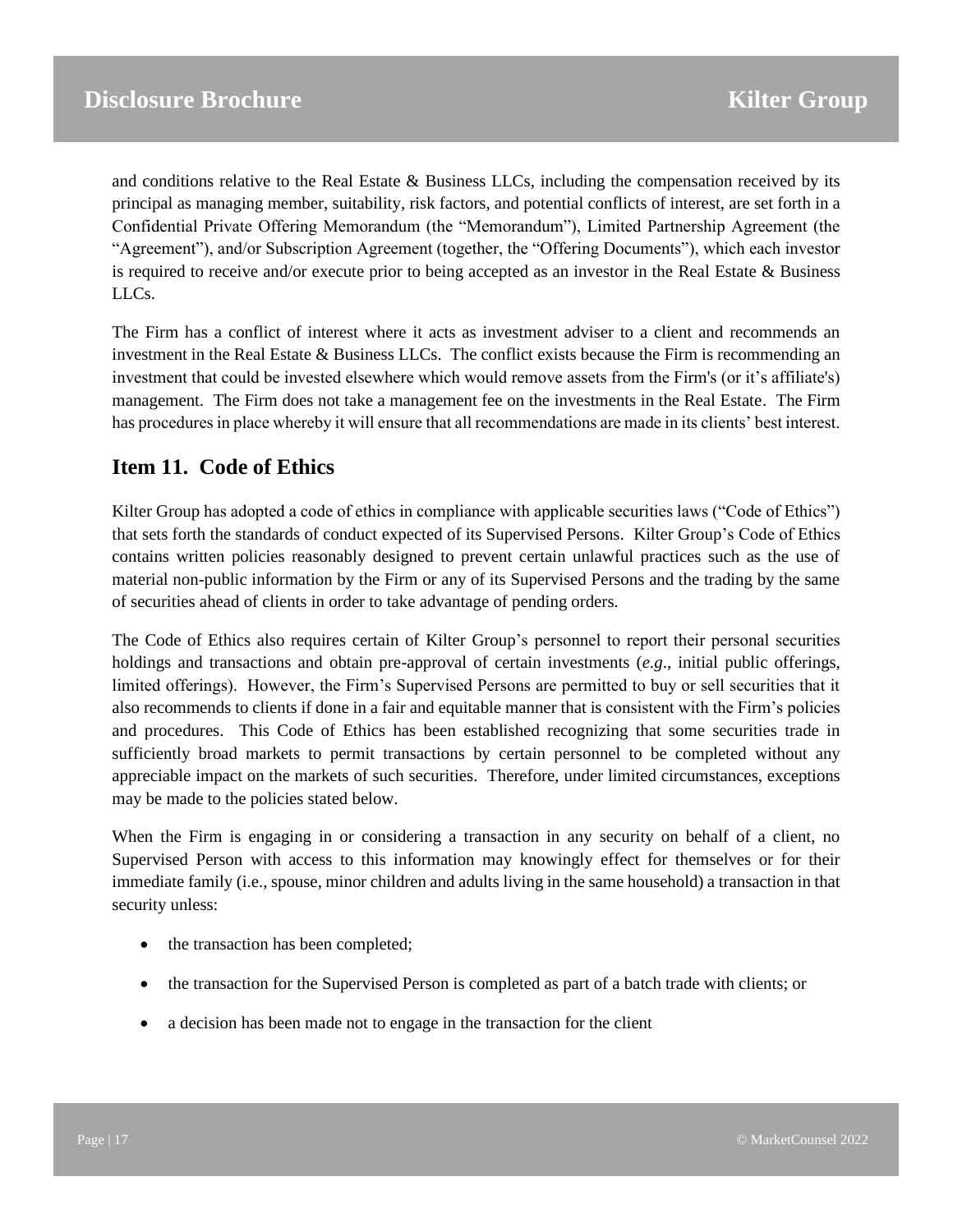These requirements are not applicable to: (i) direct obligations of the Government of the United States; (ii) money market instruments, bankers' acceptances, bank certificates of deposit, commercial paper, repurchase agreements and other high quality short-term debt instruments, including repurchase agreements; (iii) shares issued by mutual funds or money market funds; and (iv) shares issued by unit investment trusts that are invested exclusively in one or more mutual funds.

Clients and prospective clients may contact Kilter Group to request a copy of its Code of Ethics.

## <span id="page-17-0"></span>**Item 12. Brokerage Practices**

#### **Recommendation of Broker-Dealers for Client Transactions**

Kilter Group recommends that clients utilize the custody, brokerage and clearing services of Charles Schwab & Co, Inc. through its Schwab Advisor Services division ("Schwab"), TD AMERITRADE Institutional, a division of TD AMERITRADE, Inc. ("TD Ameritrade"), and SEI Investments Distribution Co. ("SEI") (collectively, "the Financial Institutions") for investment management accounts. The final decision to custody assets with the Financial Institutions is at the discretion of the client, including those accounts under ERISA or IRA rules and regulations, in which case the client is acting as either the plan sponsor or IRA accountholder. Kilter Group is independently owned and operated and not affiliated with the Financial Institutions. The Financial Institutions provide Kilter Group with access to its institutional trading and custody services, which are typically not available to retail investors.

Factors which Kilter Group considers in recommending the Financial Institutions or any other broker-dealer to clients include their respective financial strength, reputation, execution, pricing, research and service. The Financial Institutions enable the Firm to obtain many mutual funds without transaction charges and other securities at nominal transaction charges. The commissions and/or transaction fees charged by Financial Institutions may be higher or lower than those charged by other providers.

The commissions paid by Kilter Group's clients to the Financial Institutions comply with the Firm's duty to obtain "best execution." Clients may pay commissions that are higher than another qualified brokerdealer might charge to effect the same transaction where Kilter Group determines that the commissions are reasonable in relation to the value of the brokerage and research services received. In seeking best execution, the determinative factor is not the lowest possible cost, but whether the transaction represents the best qualitative execution, taking into consideration the full range of a broker-dealer's services, including among others, the value of research provided, execution capability, commission rates and responsiveness. Kilter Group seeks competitive rates but may not necessarily obtain the lowest possible commission rates for client transactions.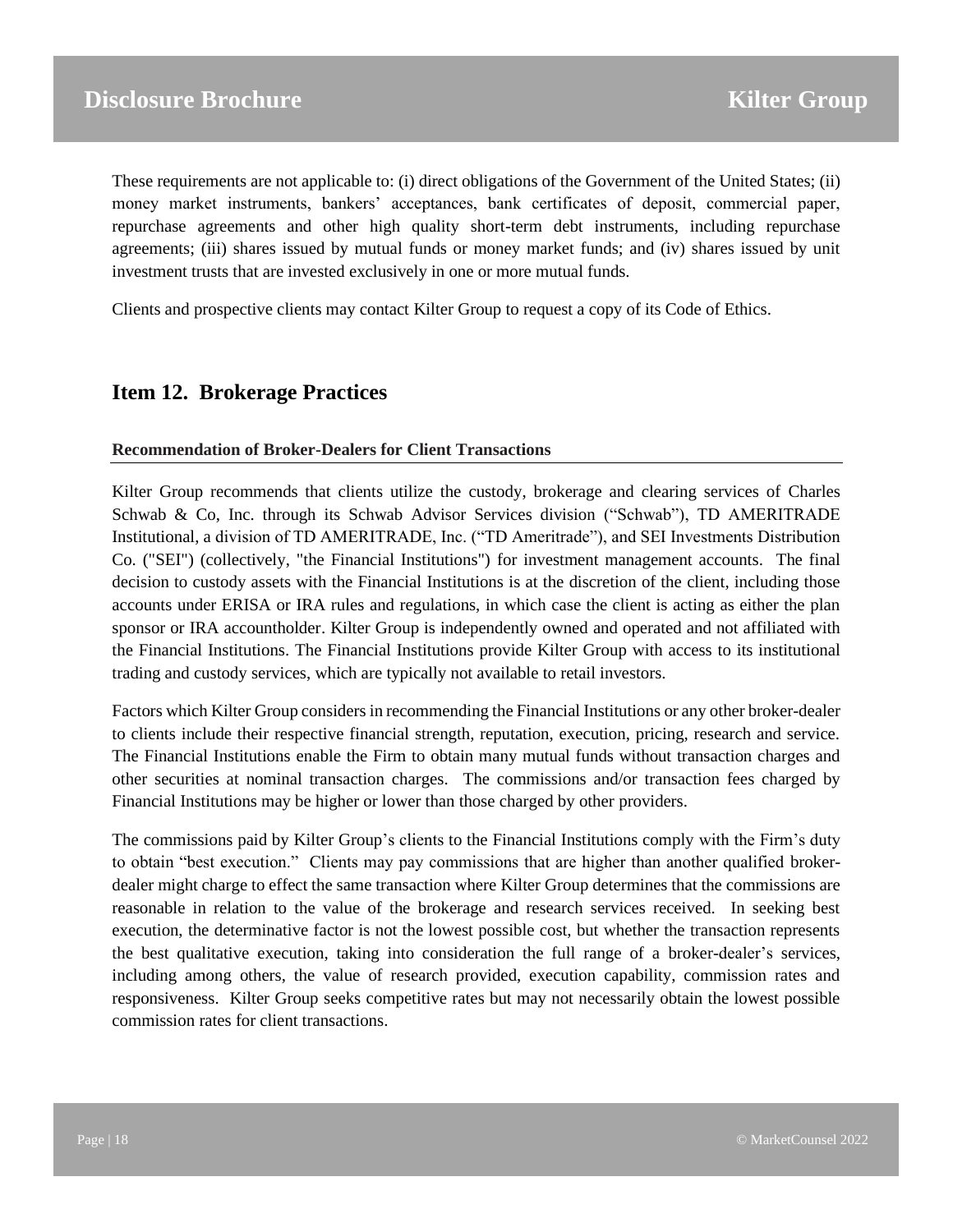In limited circumstances, Kilter Group may clear transactions through other broker-dealers with whom the Firm and its custodians have entered into agreements for prime brokerage clearing services. Should an account make use of prime brokerage, the Client may be required to sign an additional agreement, and additional fees are likely to be charged.

Consistent with obtaining best execution, brokerage transactions are directed to certain broker-dealers in return for investment research products and/or services which assist Kilter Group in its investment decisionmaking process. Such research will be used to service all of the Firm's clients, but brokerage commissions paid by one client may be used to pay for research that is not used in managing that client's portfolio. The receipt of investment research products and/or services as well as the allocation of the benefit of such investment research products and/or services poses a conflict of interest because Kilter Group does not have to produce or pay for the products or services.

Kilter Group periodically and systematically reviews its policies and procedures regarding its recommendation of Financial Institutions in light of its duty to obtain best execution.

#### **Software and Support Provided by Financial Institutions**

Kilter Group receives without cost from the Financial Institutions administrative support, computer software, related systems support, as well as other third party support as further described below (together "Support") which allow Kilter Group to better monitor client accounts maintained at the Financial Institutions and otherwise conduct its business. Kilter Group receives the Support without cost because the Firm renders investment management services to clients that maintain assets at the Financial Institutions. The Support is not provided in connection with securities transactions of clients (i.e., not "soft dollars"). The Support benefits Kilter Group, but not its clients directly. Clients should be aware that Kilter Group's receipt of economic benefits such as the Support from broker-dealers creates a conflict of interest since these benefits may influence the Firm's choice of broker-dealer over another that does not furnish similar software, systems support or services. In fulfilling its duties to its clients, Kilter Group endeavors at all times to put the interests of its clients first and has determined that the recommendation of the Financial Institutions is in the best interest of clients and satisfies the Firm's duty to seek best execution.

Specifically, Kilter Group receives the following benefits from the Financial Institutions: i) receipt of duplicate client confirmations and bundled duplicate statements; ii) access to a trading desk that exclusively services its institutional traders; iii) access to block trading which provides the ability to aggregate securities transactions and then allocate the appropriate shares to client accounts; and iv) access to an electronic communication network for client order entry and account information.

#### *Schwab*

With respect to benefits received from Schwab, these services generally are available to independent investment advisors on an unsolicited basis, at no charge to them so long as a total of at least \$10 million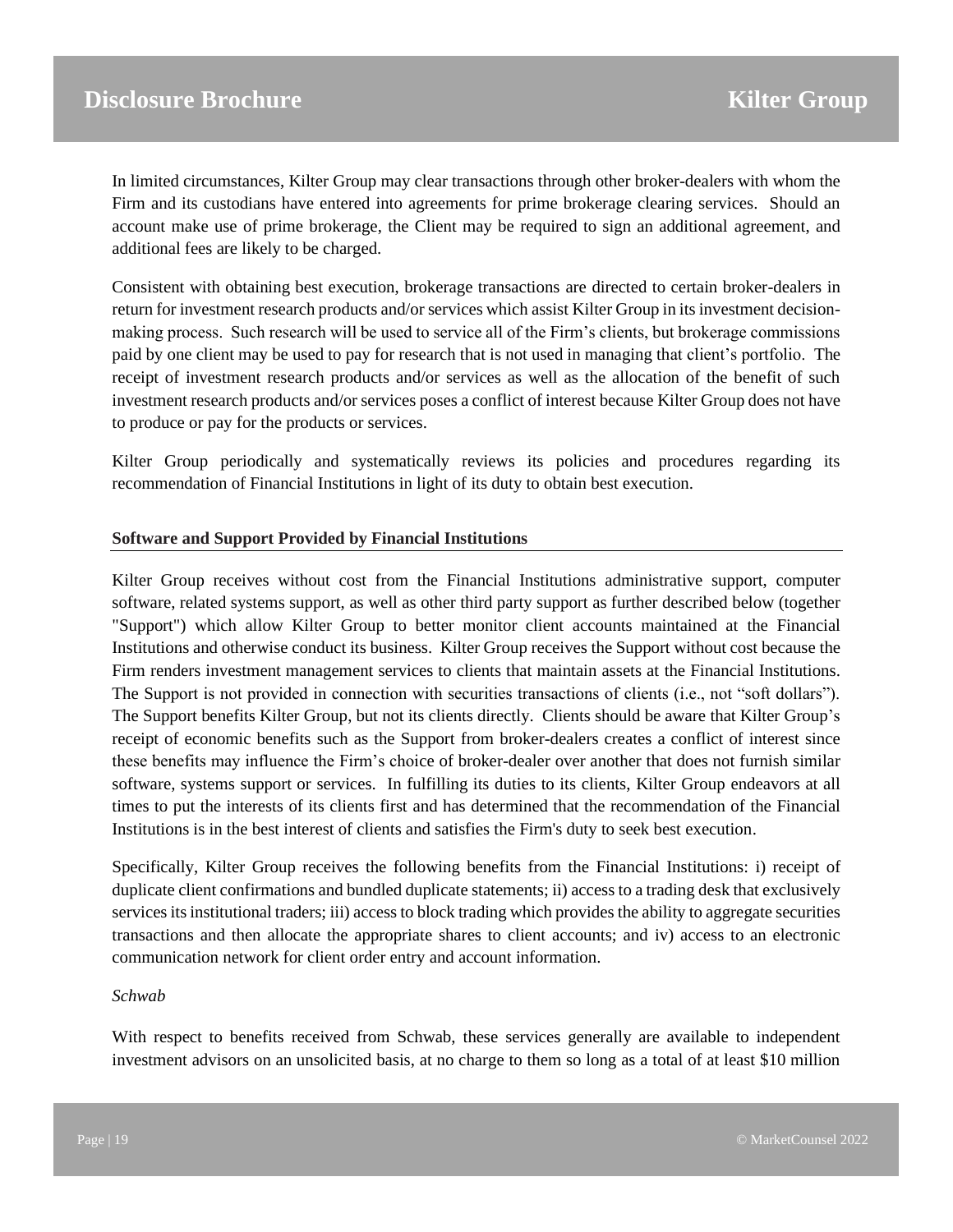of the advisor's clients' assets are maintained in accounts at Schwab Advisor Services. Schwab's services include brokerage services that are related to the execution of securities transactions, custody, research, including that in the form of advice, analyses and reports, and access to mutual funds and other investments that are otherwise generally available only to institutional investors or would require a significantly higher minimum initial investment.

For client accounts maintained in its custody, Schwab generally does not charge separately for custody services but is compensated by account holders through commissions or other transaction-related or assetbased fees for securities trades that are executed through Schwab or that settle into Schwab accounts.

Schwab also makes available to the Firm other products and services that benefit the Firm but may not benefit its clients' accounts. These benefits may include national, regional or Firm specific educational events organized and/or sponsored by Schwab. Other potential benefits may include occasional business entertainment of personnel of Kilter Group by Schwab personnel, including meals, invitations to sporting events, including golf tournaments, and other forms of entertainment, some of which may accompany educational opportunities. Other of these products and services assist Kilter Group in managing and administering clients' accounts. These include software and other technology (and related technological training) that provide access to client account data (such as trade confirmations and account statements), facilitate trade execution (and allocation of aggregated trade orders for multiple client accounts), provide research, pricing information and other market data, facilitate payment of the Firm's fees from its clients' accounts, and assist with back-office training and support functions, recordkeeping and client reporting. Many of these services generally may be used to service all or some substantial number of the Firm's accounts, including accounts not maintained at Schwab. Schwab also makes available to Kilter Group other services intended to help the Firm manage and further develop its business enterprise. These services may include professional compliance, legal and business consulting, publications and conferences on practice management, information technology, business succession, regulatory compliance, employee benefits providers, human capital consultants, insurance and marketing. In addition, Schwab may make available, arrange and/or pay vendors for these types of services rendered to the Firm by independent third parties. Schwab may discount or waive fees it would otherwise charge for some of these services or pay all or a part of the fees of a third-party providing these services to the Firm. While, as a fiduciary, Kilter Group endeavors to act in its clients' best interests, the Firm's recommendation that clients maintain their assets in accounts at Schwab may be based in part on the benefits received and not solely on the nature, cost or quality of custody and brokerage services provided by Schwab, which creates a potential conflict of interest.

#### *TD Ameritrade*

There is no direct link between Kilter Group's participation in TD Ameritrade's institutional customer program and the investment advice it gives to its clients, although Kilter Group receives economic benefits through its participation in the program that are typically not available to TD Ameritrade retail investors. Additionally, Kilter Group may receive the following benefits from TD Ameritrade through its registered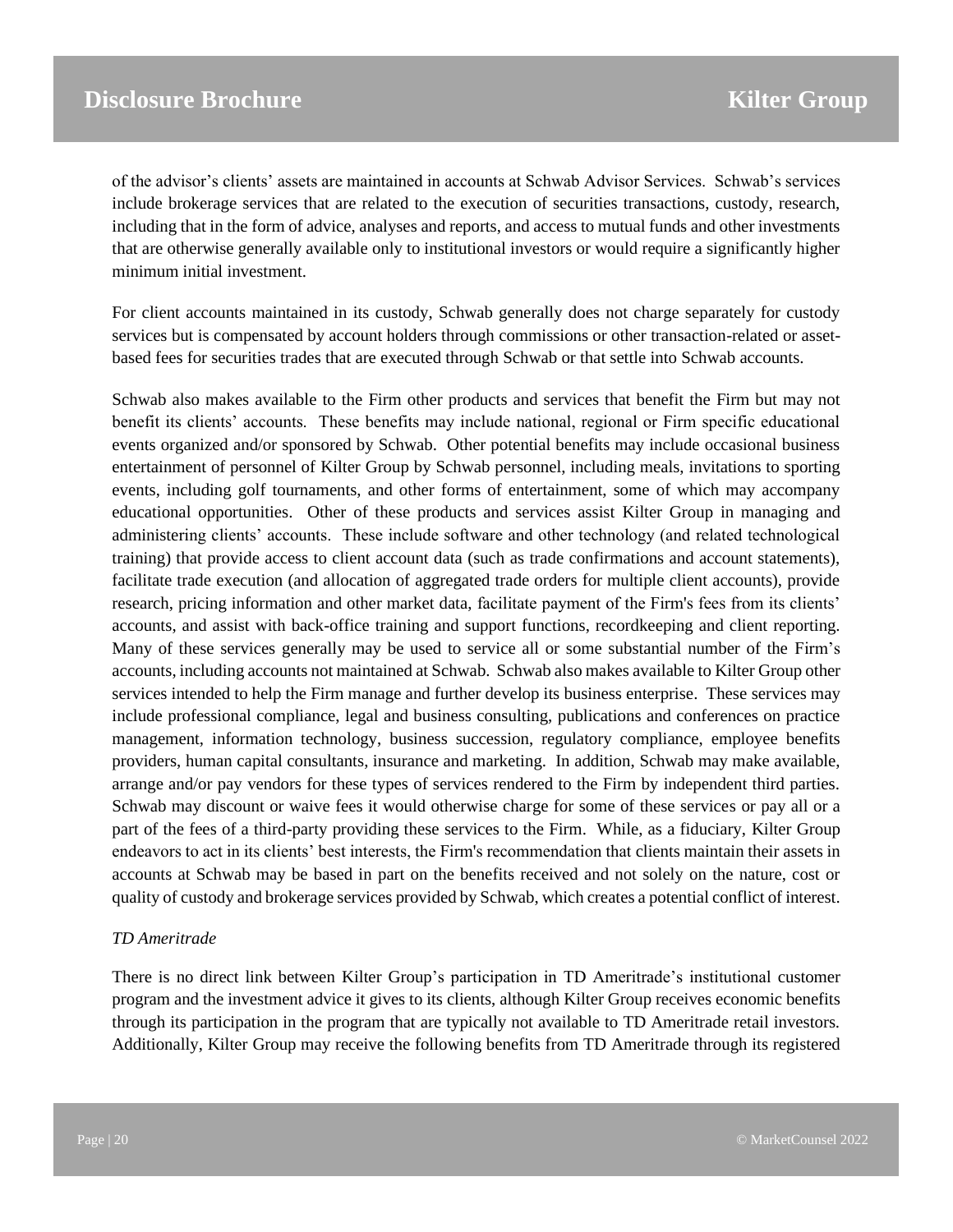investment adviser division: receipt of duplicate client confirmations and bundled duplicate statements; access to a trading desk that exclusively services its Registered Investment Adviser participants; access to block trading which provides the ability to aggregate securities transactions and then allocate the appropriate shares to client accounts; and access to an electronic communication network for client order entry and account information. The Firm also has the ability deduct advisory fees directly from client accounts; access to an electronic communications network for client order entry and account information; access to mutual funds with no transaction fees and to certain institutional money managers; and discounts on compliance, marketing, research, technology, and practice management products or services provided to the Firm by third party vendors. TD Ameritrade may fund business consulting and professional services received by Kilter Group's related persons.

Some of the products and services made available by TD Ameritrade through the program may benefit Kilter Group but not its client. These products or services may assist Kilter Group in managing and administering client accounts, including accounts not maintained at TD Ameritrade. Other services made available by TD Ameritrade are intended to help Kilter Group manage and further develop its business enterprise. The benefits received by Kilter Group's participation in the program do not depend on the amount of brokerage transactions directed to TD Ameritrade.

#### **Brokerage for Client Referrals**

Kilter Group does not consider, in selecting or recommending broker-dealers, whether the Firm receives client referrals from the Financial Institutions or other third party.

#### **Directed Brokerage**

The client may direct Kilter Group in writing to use a particular Financial Institution to execute some or all transactions for the client. In that case, the client will negotiate terms and arrangements for the account with that Financial Institution and the Firm will not seek better execution services or prices from other Financial Institutions or be able to "batch" client transactions for execution through other Financial Institutions with orders for other accounts managed by Kilter Group (as described above). As a result, the client may pay higher commissions or other transaction costs, greater spreads or may receive less favorable net prices, on transactions for the account than would otherwise be the case. Subject to its duty of best execution, Kilter Group may decline a client's request to direct brokerage if, in the Firm's sole discretion, such directed brokerage arrangements would result in additional operational difficulties.

#### **Commissions or Sales Charges for Recommendations of Securities**

As discussed above, certain Supervised Persons in their respective individual capacities are registered representatives of PKS. These Supervised Persons are subject to FINRA Rule 3040 which restricts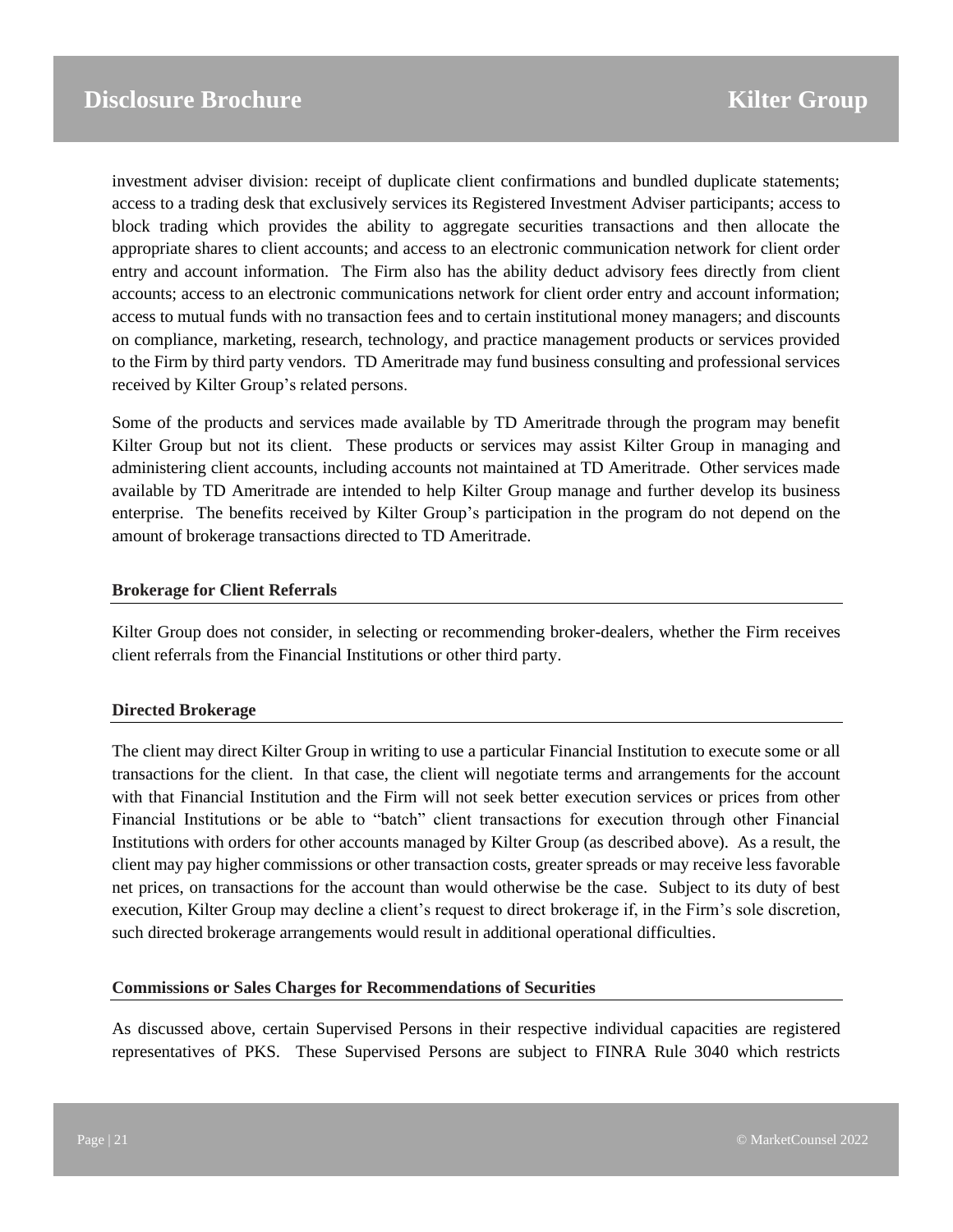registered representatives from conducting securities transactions away from their broker-dealer unless PKS provides written consent. Therefore, clients are advised that certain Supervised Persons are restricted to conducting securities transactions through PKS if they have not secured written consent from PKS to execute securities transactions though a different broker-dealer. Absent such written consent or separation from PKS, these Supervised Persons are prohibited from executing securities transactions through any broker-dealer other than PKS under its internal supervisory policies. The Firm is cognizant of its duty to obtain best execution and has implemented policies and procedures reasonably designed in such pursuit.

#### **Trade Aggregation**

Transactions for each client will be effected independently, unless Kilter Group decides to purchase or sell the same securities for several clients at approximately the same time. Kilter Group may (but is not obligated to) combine or "batch" such orders to obtain best execution, to negotiate more favorable commission rates or to allocate equitably among the Firm's clients differences in prices and commissions or other transaction costs that might not have been obtained had such orders been placed independently. Under this procedure, transactions will be averaged as to price and allocated among Kilter Group's clients pro rata to the purchase and sale orders placed for each client on any given day. To the extent that the Firm determines to aggregate client orders for the purchase or sale of securities, including securities in which Kilter Group's Supervised Persons may invest, the Firm does so in accordance with applicable rules promulgated under the Advisers Act and no-action guidance provided by the staff of the U.S. Securities and Exchange Commission. Kilter Group does not receive any additional compensation or remuneration as a result of the aggregation.

In the event that the Firm determines that a prorated allocation is not appropriate under the particular circumstances, the allocation will be made based upon other relevant factors, which include: (i) when only a small percentage of the order is executed, shares may be allocated to the account with the smallest order or the smallest position or to an account that is out of line with respect to security or sector weightings relative to other portfolios, with similar mandates; (ii) allocations may be given to one account when one account has limitations in its investment guidelines which prohibit it from purchasing other securities which are expected to produce similar investment results and can be purchased by other accounts; (iii) if an account reaches an investment guideline limit and cannot participate in an allocation, shares may be reallocated to other accounts (this may be due to unforeseen changes in an account's assets after an order is placed); (iv) with respect to sale allocations, allocations may be given to accounts low in cash; (v) in cases when a pro rata allocation of a potential execution would result in a de minimis allocation in one or more accounts, the Firm may exclude the account(s) from the allocation; the transactions may be executed on a pro rata basis among the remaining accounts; or (vi) in cases where a small proportion of an order is executed in all accounts, shares may be allocated to one or more accounts on a random basis.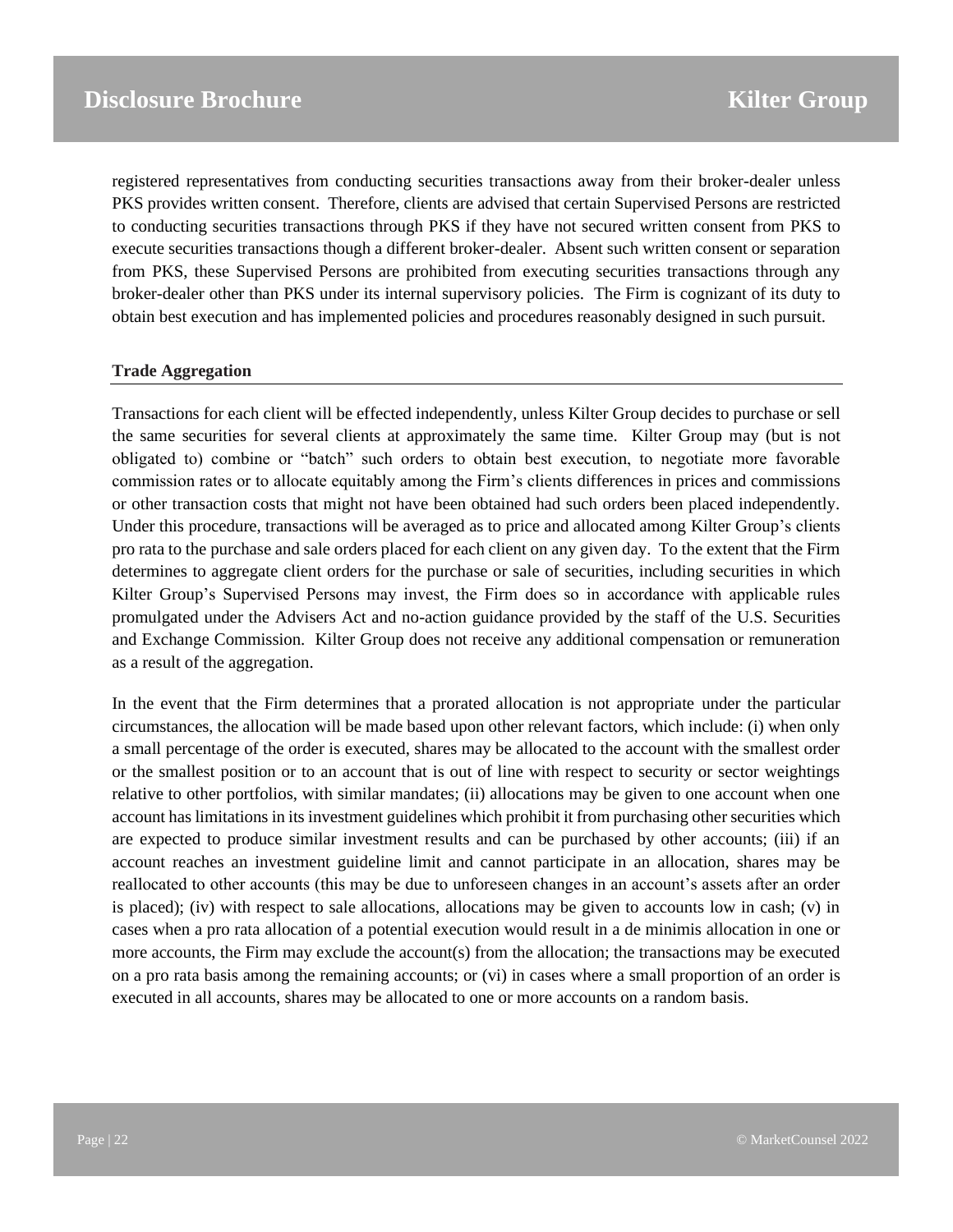## <span id="page-22-0"></span>**Item 13. Review of Accounts**

#### **Account Reviews**

Kilter Group monitors client portfolios on a continuous and ongoing basis while regular account reviews are conducted on at least a quarterly basis. A client's account is reviewed by the investment adviser representatives assigned to that client's account(s). All investment advisory clients are encouraged to discuss their needs, goals and objectives with Kilter Group and to keep the Firm informed of any changes thereto. The Firm contacts ongoing investment advisory clients at least annually to review its previous services and/or recommendations and quarterly to discuss the impact resulting from any changes in the client's financial situation and/or investment objectives.

#### **Account Statements and Reports**

Clients are provided with transaction confirmation notices and regular summary account statements directly from the Financial Institutions where their assets are custodied. From time-to-time or as otherwise requested, clients may also receive written or electronic reports from Kilter Group and/or an outside service provider, which contain certain account and/or market-related information, such as an inventory of account holdings or account performance. Clients should compare the account statements they receive from their custodian with any documents or reports they receive from Kilter Group or an outside service provider.

## <span id="page-22-1"></span>**Item 14. Client Referrals and Other Compensation**

#### **Client Referrals**

The Firm does not currently provide compensation to any third-party solicitors for client referrals. In the event a client is introduced to Kilter Group by either an unaffiliated or an affiliated solicitor, the Firm may pay that solicitor a referral fee in accordance with applicable state securities laws. Unless otherwise disclosed, any such referral fee is paid solely from Kilter Group's investment Program Fee and does not result in any additional charge to the client. If the client is introduced to the Firm by an unaffiliated solicitor, the solicitor is required to provide the client with Kilter Group's written brochure(s) and a copy of a solicitor's disclosure statement containing the terms and conditions of the solicitation arrangement. Any affiliated solicitor of Kilter Group is required to disclose the nature of his or her relationship to prospective clients at the time of the solicitation and will provide all prospective clients with a copy of the Firm's written brochure(s) at the time of the solicitation.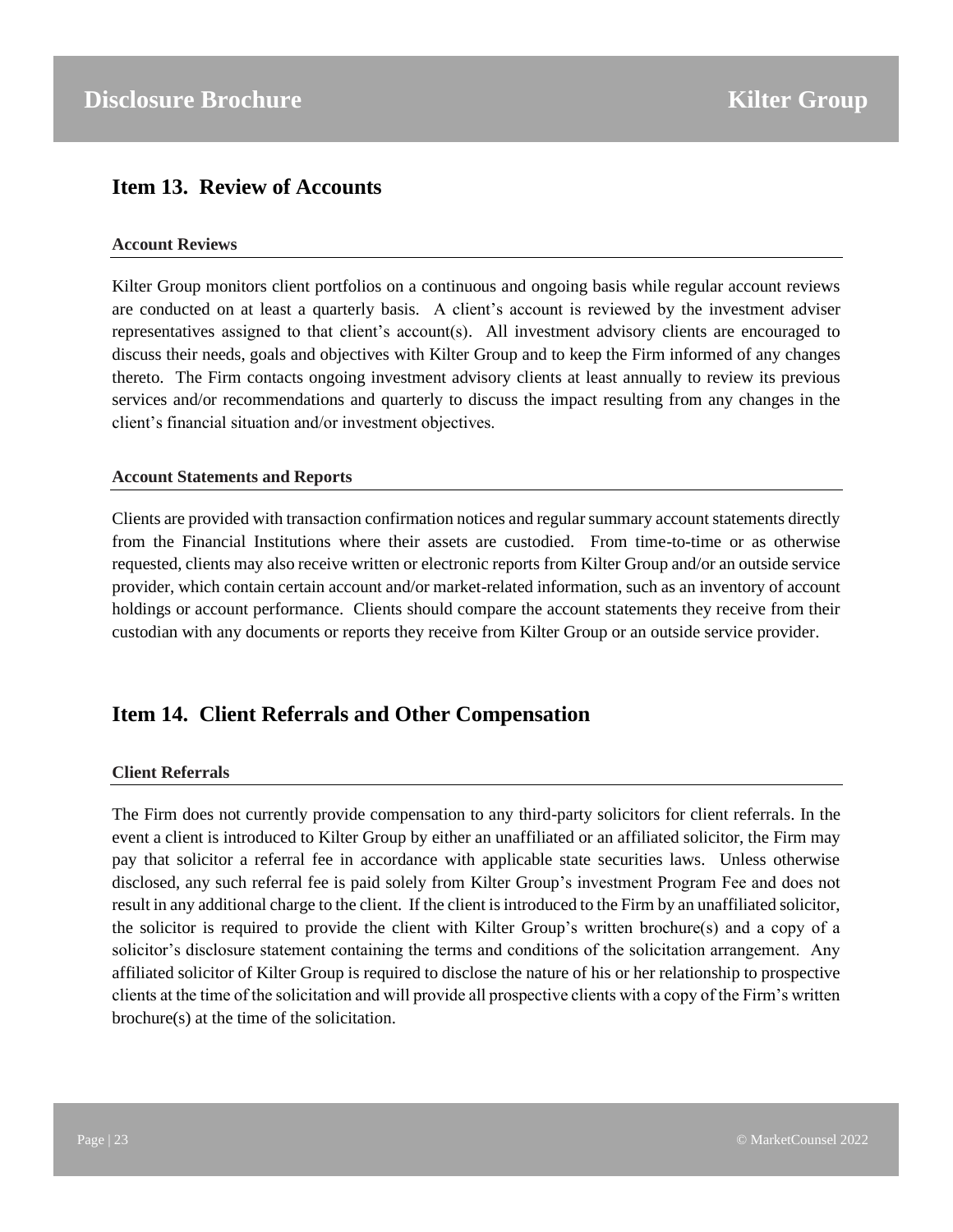#### **Other Compensation**

The Firm receives economic benefits from the Financial Institutions. The benefits, conflicts of interest and how they are addressed are discussed above in response to Item 12.

#### *Compensation from Pendella*

The Firm also receives a portion of the revenue generated by Pendella arising from Pendella's efforts when it assists the Firm with placing insurance products with clients. The percentage of revenue sharing is not contractually agreed to and the Firm and Pendella revisit the percentage on a product-by-product basis. However, the Firm generally expects to receive up to 72.5% of commissions generated. Clients are free to request information about the revenue share on any recommended insurance product and the Firm endeavors to provide that information upon request.

This arrangement creates a conflict of interest, because the Firm is incentivized to introduce more clients to Pendella and they are incentivized to sell clients more insurance products and those that compensate them better.

The insurance premium is ultimately dictated by the insurance carrier, although in some circumstances the brokers may have the ability to influence an insurance carrier to lower the premium of the policy. The final rate may be higher or lower than the prevailing market rate. The Firm can offer no assurances that the rates offered to clients by the insurance carrier are the lowest possible rates available in the marketplace.

The Firm mitigates this conflict by fully and fairly disclosing the material facts concerning the above arrangements to clients, including in this Brochure. Additionally, the Firm notes that clients will receive product-specific disclosure from the insurance carriers and other unaffiliated third-party intermediaries that provide them services.

## <span id="page-23-0"></span>**Item 15. Custody**

The Advisory Agreement and/or the separate agreement with any Financial Institution authorize Kilter Group and/or the Independent Managers to debit client accounts for payment of the Firm's fees and to directly remit that those funds to the Firm in accordance with applicable custody rules. The Financial Institutions that act as the qualified custodian for client accounts, from which the Firm retains the authority to directly deduct fees, have agreed to send statements to clients not less than quarterly detailing all account transactions, including any amounts paid to Kilter Group.

In addition, as discussed in Item 13, Kilter Group will also send, or otherwise make available, periodic supplemental reports to clients. Clients should carefully review the statements sent directly by the Financial Institutions and compare them to those received from Kilter Group.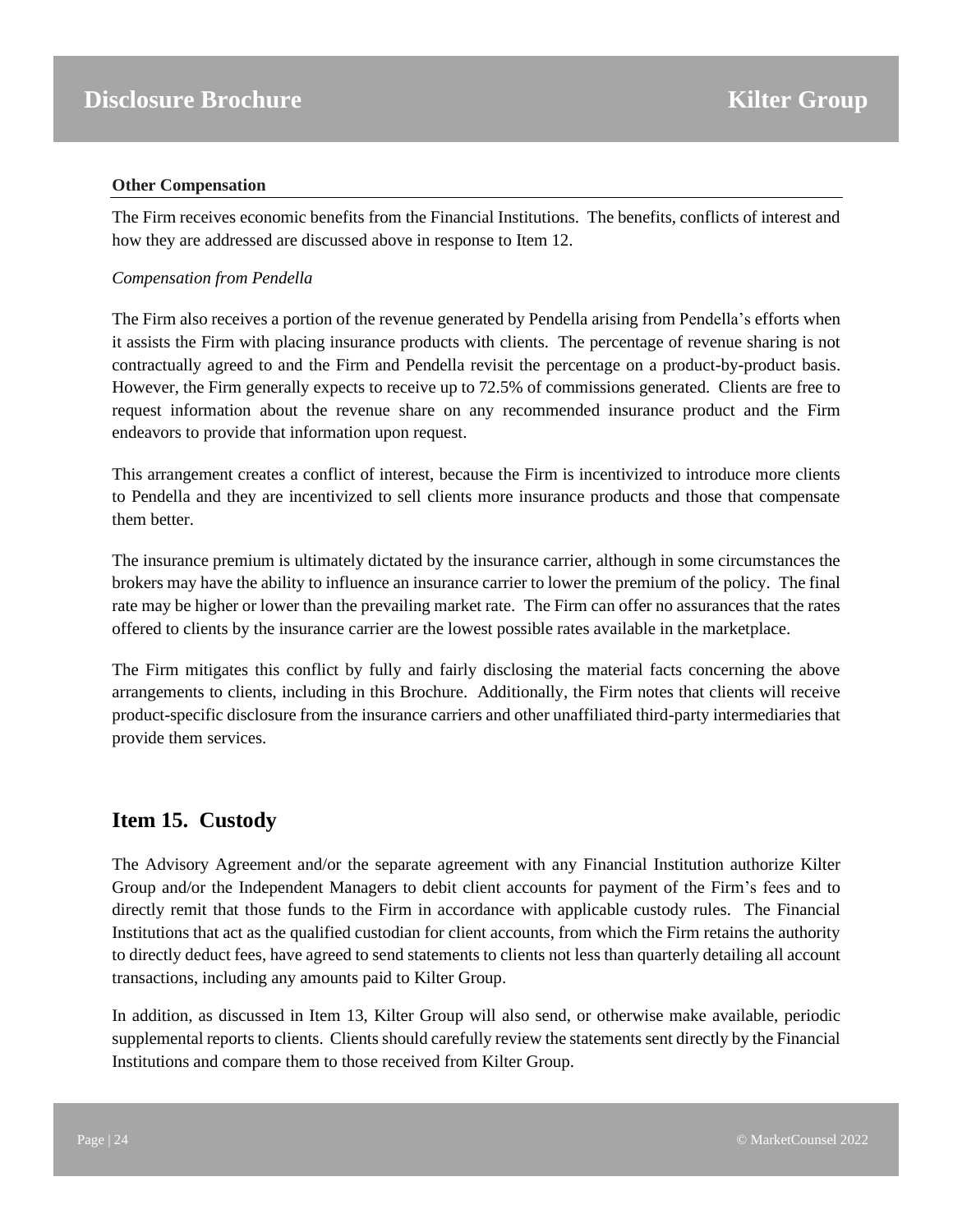#### **Standing Letters of Authorization**

Kilter Group also has custody due to clients giving the Firm limited power of attorney in a standing letter of authorization ("SLOA") to disburse funds to one or more third parties as specifically designated by the client. In such circumstances, the Firm will implement the steps in the SEC's no-action letter on February 21, 2017 which includes (in summary): i) client will provide instruction for the SLOA to the custodian; ii) client will authorize the Firm to direct transfers to the specific third party; iii) the custodian will perform appropriate verification of the instruction and provide a transfer of funds notice to the client promptly after each transfer; iv) the client will have the ability to terminate or change the instruction; v) the Firm will have no authority or ability to designate or change the identity or any information about the third party; vi) the Firm will keep records showing that the third party is not a related party of the Firm or located at the same address as the Firm; and vii) the custodian will send the client an initial and annual notice confirming the SLOA instructions.

#### **Managing Member of Investment Funds**

The Firm's principal serves as the managing member of several Real Estate LLCs as described in Item 10 and so the Firm is deemed to have custody of client assets. As such Kilter Group will engage an independent public accountant registered with, and subject to regulatory inspection by, the Public Accounting Oversight Board (PCAOB) to conduct an annual audit of the Real Estate LLCs. The Real Estate LLCs will distribute the audited financials to each investor within 180 days of the Fund's fiscal year-end. Real Estate LLCs are not administered by a third-party administrator and are not maintained with an independent qualified custodian. Kilter Group through its principal has direct access to those client funds invested in the Real Estate LLCs. As of the time of this publication, no annual audit has been conducted and the Real Estate LLCs have not distributed audited financial statements.

## <span id="page-24-0"></span>**Item 16. Investment Discretion**

Kilter Group is given the authority to exercise discretion on behalf of clients. Kilter Group is considered to exercise investment discretion over a client's account if it can effect and/or direct transactions in client accounts without first seeking their consent. Kilter Group is given this authority through a power-ofattorney included in the agreement between Kilter Group and the client. Clients may request a limitation on this authority (such as certain securities not to be bought or sold). Kilter Group takes discretion over the following activities: